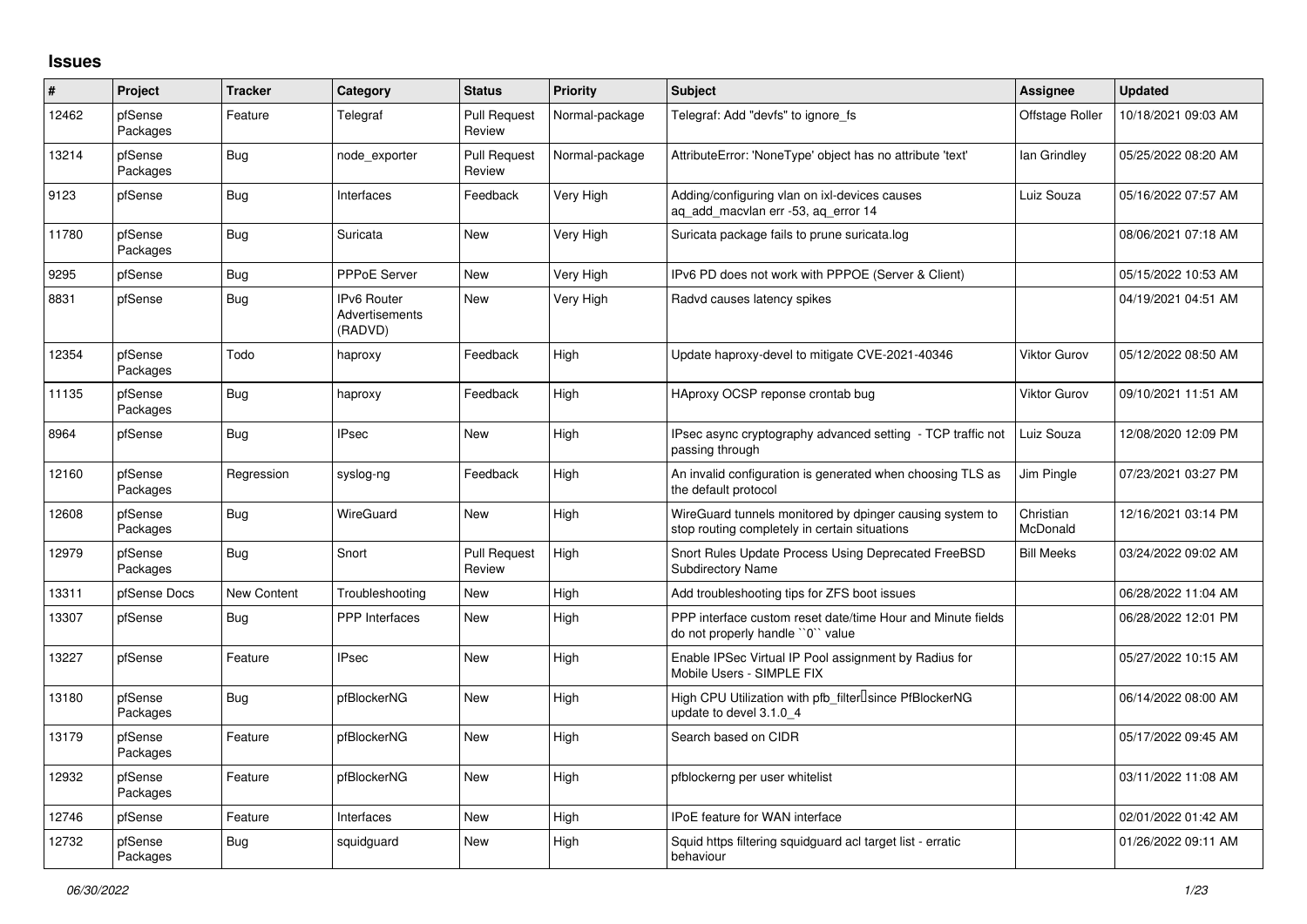| $\vert$ # | Project             | <b>Tracker</b> | Category           | <b>Status</b> | <b>Priority</b> | <b>Subject</b>                                                                                                                                                                | Assignee | <b>Updated</b>      |
|-----------|---------------------|----------------|--------------------|---------------|-----------------|-------------------------------------------------------------------------------------------------------------------------------------------------------------------------------|----------|---------------------|
| 12632     | pfSense             | <b>Bug</b>     | Gateways           | <b>New</b>    | High            | Assigning a /30 WAN IP address at the console does not<br>save the gateway correctly                                                                                          |          | 06/28/2022 12:01 PM |
| 12607     | pfSense Plus        | Bug            | Hardware / Drivers | New           | High            | Instability with Snort Inline with AWS Instances                                                                                                                              |          | 01/10/2022 09:03 PM |
| 12520     | pfSense<br>Packages | Feature        | Squid              | New           | High            | [Squid] - Allow or Deny Mappings from IP/Host/GeoIP<br>sources                                                                                                                |          | 11/12/2021 02:13 PM |
| 11572     | pfSense<br>Packages | <b>Bug</b>     | pfBlockerNG        | New           | High            | Auto created firewall rules have IPv4 as protocol only - even<br>for IPv6 lists.                                                                                              |          | 06/25/2022 10:59 AM |
| 11563     | pfSense<br>Packages | Bug            | <b>BIND</b>        | New           | High            | BIND GUI writes TXT records > 255 characters                                                                                                                                  |          | 02/27/2021 07:11 AM |
| 11534     | pfSense<br>Packages | Regression     | FreeRADIUS         | New           | High            | FreeRADIUS EAP anonymous connection forbidden<br>out-of-tunnel                                                                                                                |          | 07/14/2021 02:32 AM |
| 11158     | pfSense<br>Packages | <b>Bug</b>     | <b>FRR</b>         | New           | High            | <b>FRR Prefix Lists</b>                                                                                                                                                       |          | 12/30/2020 04:55 PM |
| 10760     | pfSense<br>Packages | <b>Bug</b>     | <b>BIND</b>        | <b>New</b>    | High            | pfSense BIND 9.14.12 server terminates due to assertion<br>failure                                                                                                            |          | 07/11/2020 04:53 PM |
| 10252     | pfSense<br>Packages | <b>Bug</b>     | pfBlockerNG        | New           | High            | pfblockerng-devel                                                                                                                                                             |          | 02/11/2020 05:18 PM |
| 9724      | pfSense<br>Packages | <b>Bug</b>     | pfBlockerNG        | <b>New</b>    | High            | pfblockerng-firewall-filter-service-will-not-start                                                                                                                            |          | 09/05/2019 06:32 AM |
| 9136      | pfSense             | <b>Bug</b>     | DHCP (IPv6)        | <b>New</b>    | High            | IPv6 Tracking Interfaces Lose IPv6 Address in Certain Cases                                                                                                                   |          | 04/21/2022 12:39 PM |
| 9046      | pfSense<br>Packages | Feature        | Telegraf           | New           | High            | telegraf feature request                                                                                                                                                      |          | 02/18/2019 03:38 PM |
| 8513      | pfSense<br>Packages | <b>Bug</b>     | FreeRADIUS         | New           | High            | Freeradius 3.x Idap problem                                                                                                                                                   |          | 02/18/2019 05:22 PM |
| 8438      | pfSense<br>Packages | <b>Bug</b>     | haproxy            | <b>New</b>    | High            | haproxy: can't use ACL for cert with http-response actions                                                                                                                    |          | 05/24/2018 01:12 PM |
| 8158      | pfSense             | Bug            | Interfaces         | <b>New</b>    | High            | IPv6 Track Interface issue with more than one WAN-Gateway<br>and a number of internal interfaces at least track interface<br>from one interface does not work on regular base |          | 12/03/2017 09:00 AM |
| 8089      | pfSense             | <b>Bug</b>     | Interfaces         | <b>New</b>    | High            | VLAN page breaks after config restore to new hardware.                                                                                                                        |          | 11/21/2017 01:38 PM |
| 8050      | pfSense             | <b>Bug</b>     | Interfaces         | New           | High            | Enabling bridge while interfaces have link freezes console                                                                                                                    |          | 11/03/2017 04:38 PM |
| 7730      | pfSense             | <b>Bug</b>     | Interfaces         | <b>New</b>    | High            | 2.3.4 1 greX: loop detected when hit save on filter rules or<br>interfaces                                                                                                    |          | 07/27/2017 08:16 AM |
| 7521      | pfSense             | Feature        | Package System     | New           | High            | Package Updates via Mirror                                                                                                                                                    |          | 05/04/2017 08:21 PM |
| 7388      | pfSense<br>Packages | Bug            | Suricata           | New           | High            | Suricata does not property recognize MTU for PPPOE<br>interfaces                                                                                                              |          | 03/15/2017 05:17 AM |
| 6988      | pfSense<br>Packages | <b>Bug</b>     | Snort              | <b>New</b>    | High            | SNORT Package PHP memory error                                                                                                                                                |          | 06/28/2018 10:00 PM |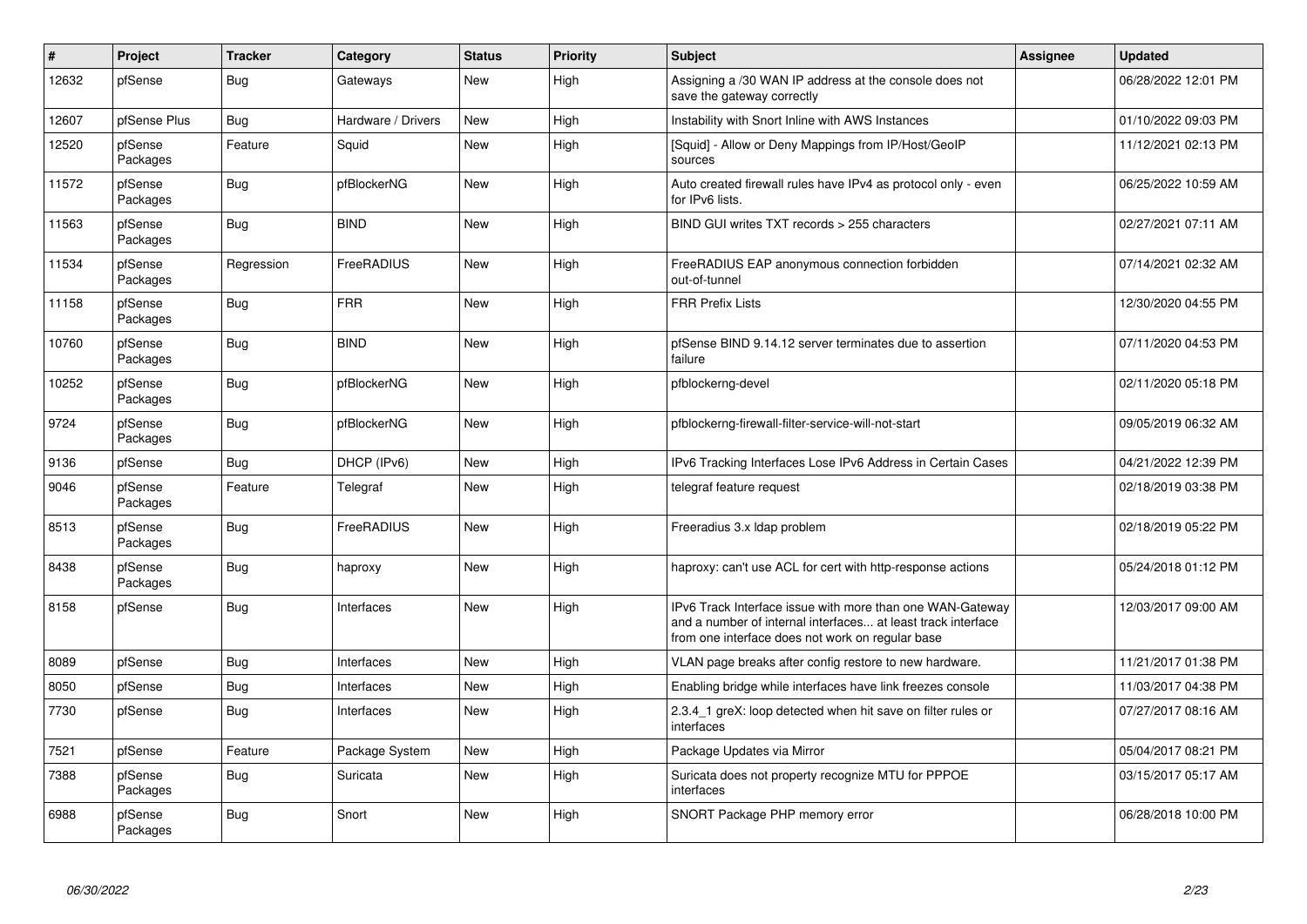| #     | Project             | Tracker    | Category               | <b>Status</b> | <b>Priority</b> | <b>Subject</b>                                                                                                   | Assignee            | <b>Updated</b>      |
|-------|---------------------|------------|------------------------|---------------|-----------------|------------------------------------------------------------------------------------------------------------------|---------------------|---------------------|
| 5355  | pfSense             | <b>Bug</b> | <b>IPsec</b>           | New           | High            | on Dynamic WAN IP (DHCP Client) it takes 10 minutes<br>before Phase1 reconnects                                  |                     | 07/08/2016 10:29 PM |
| 11992 | pfSense             | Bug        | Virtual IP Addresses   | Confirmed     | High            | GRE Tunnel - Does not work with a virtual IP as endpoint                                                         |                     | 06/04/2021 01:16 AM |
| 5413  | pfSense             | <b>Bug</b> | <b>DNS Resolver</b>    | Confirmed     | High            | Incorrect Handling of Unbound Resolver [service restarts,<br>cache loss, DNS service interruption]               |                     | 06/19/2022 11:11 PM |
| 4845  | pfSense             | <b>Bug</b> | CARP                   | Confirmed     | High            | CARP preemption doesn't switch to backup where<br>connectivity between systems is lost but not NIC link          |                     | 07/28/2015 07:55 AM |
| 12853 | pfSense             | <b>Bug</b> | <b>NAT Reflection</b>  | Feedback      | High            | Network Address Translation - Pure NAT pfsense freeze after<br>reboot                                            |                     | 02/22/2022 08:40 AM |
| 11936 | pfSense<br>Packages | Bug        | <b>FRR</b>             | Incomplete    | High            | FRR does not connect BGP when using password                                                                     |                     | 05/19/2021 08:12 AM |
| 13225 | pfSense             | Bug        | Interfaces             | New           | Normal          | Bridges with QinQ interfaces not properly set up at boot                                                         | <b>Viktor Gurov</b> | 06/28/2022 12:01 PM |
| 13217 | pfSense             | <b>Bug</b> | DHCP (IPv4)            | New           | Normal          | dhclient using default pid file location which does not exist                                                    | Viktor Gurov        | 05/26/2022 08:09 AM |
| 13135 | pfSense<br>Packages | Feature    | pfBlockerNG            | New           | Normal          | Add dibdot DoH-IP-blocklists feeds                                                                               | Viktor Gurov        | 05/08/2022 01:50 AM |
| 13102 | pfSense             | <b>Bug</b> | <b>IPsec</b>           | New           | Normal          | Deleting an IPSec tunnel doesn't destroy the SA<br>(SADs/SPDs), causes crash in status_ipsec.php                 | Viktor Gurov        | 06/28/2022 12:01 PM |
| 12916 | pfSense<br>Packages | Bug        | pfBlockerNG            | New           | Normal          | pfBlockerNG-devel cron job does not trigger xmlrpc sync                                                          | Viktor Gurov        | 04/11/2022 12:55 PM |
| 12909 | pfSense<br>Packages | Feature    | Suricata               | New           | Normal          | Convert Suricata GeoIP Lookup feature on ALERTS tab to<br>use local GeoIP2 database                              | Viktor Gurov        | 03/07/2022 08:28 AM |
| 12762 | pfSense             | <b>Bug</b> | <b>IPsec</b>           | <b>New</b>    | Normal          | IPsec keep alive check ignores Child SA Start Action                                                             | <b>Viktor Gurov</b> | 02/07/2022 11:21 AM |
| 12670 | pfSense<br>Packages | <b>Bug</b> | <b>ACME</b>            | New           | Normal          | ACME package writes credentials to system log                                                                    | Viktor Gurov        | 03/07/2022 10:58 AM |
| 12645 | pfSense             | Bug        | <b>IPsec</b>           | New           | Normal          | `filterdns`` does not monitor remote IPsec gateways for IPv6<br>address changes                                  | Viktor Gurov        | 06/28/2022 12:01 PM |
| 12623 | pfSense<br>Packages | <b>Bug</b> | <b>ACME</b>            | New           | Normal          | acme.sh package   DNS-ISPConfig settings                                                                         | Viktor Gurov        | 03/10/2022 03:42 PM |
| 12281 | pfSense<br>Packages | Feature    | Nut                    | New           | Normal          | Add support for Telegram/Pushover notifications                                                                  | Viktor Gurov        | 01/24/2022 07:25 AM |
| 11296 | pfSense             | <b>Bug</b> | Routing                | New           | Normal          | Static route targets may still reachable via default route when<br>the gateway they should route through is down | <b>Viktor Gurov</b> | 06/28/2022 12:01 PM |
| 11091 | pfSense             | Bug        | Interfaces             | New           | Normal          | Interfaces set as disabled in the configuration have an UP<br>status in the operating system at boot             | Viktor Gurov        | 06/28/2022 12:01 PM |
| 10242 | pfSense<br>Packages | Feature    | New Package<br>Request | <b>New</b>    | Normal          | E2guardian Web filtering package                                                                                 | <b>Viktor Gurov</b> | 05/30/2022 10:40 AM |
| 8827  | pfSense<br>Packages | Bug        | squidguard             | New           | Normal          | Squidguard: ACL redirect modes 'redirect' and 'err page' send   Viktor Gurov<br>unresolvable URLs to the client. |                     | 12/21/2021 05:49 AM |
| 5922  | pfSense             | Feature    | <b>SNMP</b>            | New           | Normal          | SNMP - enable SNMP v3 functionality                                                                              | <b>Viktor Gurov</b> | 03/02/2022 02:40 PM |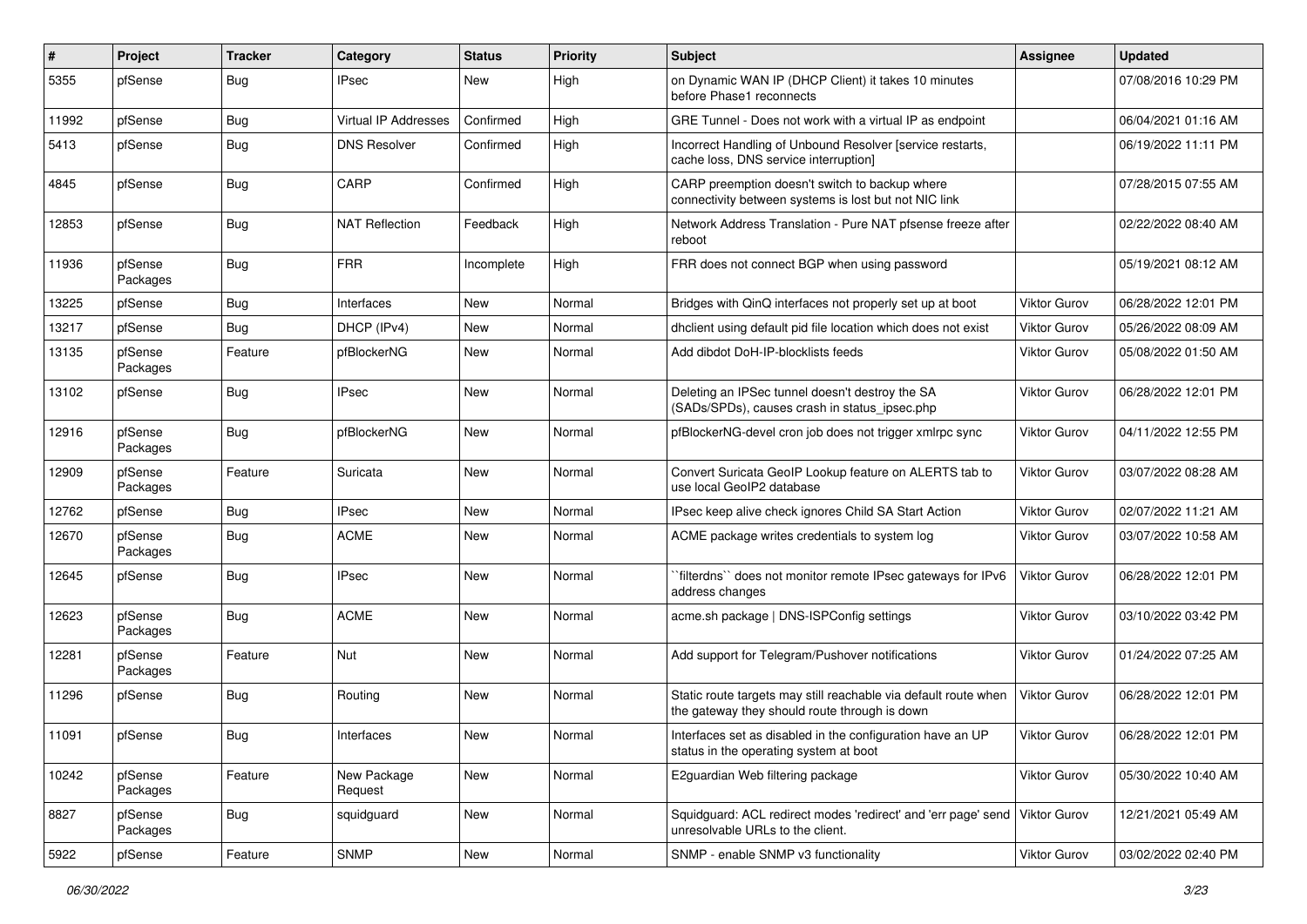| #     | Project             | <b>Tracker</b> | Category                    | <b>Status</b>                 | <b>Priority</b> | <b>Subject</b>                                                                                                                                 | Assignee            | <b>Updated</b>      |
|-------|---------------------|----------------|-----------------------------|-------------------------------|-----------------|------------------------------------------------------------------------------------------------------------------------------------------------|---------------------|---------------------|
| 12101 | pfSense<br>Packages | <b>Bug</b>     | arpwatch                    | Assigned                      | Normal          | ArpWatch Suppression Mac for "flip-flop" not suppressing                                                                                       | <b>Viktor Gurov</b> | 10/09/2021 07:19 PM |
| 11836 | pfSense<br>Packages | <b>Bug</b>     | <b>FRR</b>                  | Assigned                      | Normal          | <b>FRR ACCEPTFILTER unstable</b>                                                                                                               | <b>Viktor Gurov</b> | 02/14/2022 07:20 AM |
| 11054 | pfSense<br>Packages | <b>Bug</b>     | FreeRADIUS                  | Assigned                      | Normal          | Check Client Certificate CN not working as described                                                                                           | <b>Viktor Gurov</b> | 12/14/2021 07:22 AM |
| 12285 | pfSense<br>Packages | Feature        | Suricata                    | In Progress                   | Normal          | Add more EVE Logged Traffic protocols                                                                                                          | <b>Viktor Gurov</b> | 08/20/2021 08:22 AM |
| 3132  | pfSense             | <b>Bug</b>     | <b>Gateway Monitoring</b>   | In Progress                   | Normal          | Gateway events for IPv6 affect IPv4 services and vice versa                                                                                    | Viktor Gurov        | 06/28/2022 12:01 PM |
| 13218 | pfSense             | <b>Bug</b>     | Interfaces                  | <b>Pull Request</b><br>Review | Normal          | GIF-based interface MTU is assigned to parent interface on<br>boot when parent interface is a LAGG                                             | Viktor Gurov        | 06/28/2022 12:01 PM |
| 12965 | pfSense<br>Packages | <b>Bug</b>     | <b>FRR</b>                  | <b>Pull Request</b><br>Review | Normal          | FRR BFD peer configuration is handled incorrectly in some<br>cases                                                                             | Viktor Gurov        | 03/22/2022 08:04 AM |
| 12920 | pfSense             | Bug            | Gateway Monitoring          | <b>Pull Request</b><br>Review | Normal          | Gateway behavior differs when the gateway does not exist in<br>config.xml                                                                      | Viktor Gurov        | 06/28/2022 12:01 PM |
| 12720 | pfSense             | Bug            | Rules / NAT                 | <b>Pull Request</b><br>Review | Normal          | Hide the "tag" field on non-floating tabs                                                                                                      | Viktor Gurov        | 01/24/2022 03:11 PM |
| 12673 | pfSense             | <b>Bug</b>     | Dashboard                   | <b>Pull Request</b><br>Review | Normal          | Firewall Logs Widget fails to update at intervals below 5<br>seconds.                                                                          | <b>Viktor Gurov</b> | 06/28/2022 12:01 PM |
| 12431 | pfSense             | Todo           | Web Interface               | <b>Pull Request</b><br>Review | Normal          | GUI pages should use "POST" for AJAX calls, not "GET"                                                                                          | <b>Viktor Gurov</b> | 06/28/2022 12:01 PM |
| 12385 | pfSense             | <b>Bug</b>     | <b>Virtual IP Addresses</b> | <b>Pull Request</b><br>Review | Normal          | deleteVIP() does not check 1:1 NAT and Outbound NAT rules                                                                                      | <b>Viktor Gurov</b> | 06/28/2022 12:01 PM |
| 12225 | pfSense             | Bug            | Authentication              | <b>Pull Request</b><br>Review | Normal          | Group membership field is not needed for remote groups                                                                                         | <b>Viktor Gurov</b> | 06/28/2022 12:01 PM |
| 11570 | pfSense             | Regression     | Gateways                    | <b>Pull Request</b><br>Review | Normal          | Gateway monitoring services is not always restarted on<br>interface events, which may prevent a WAN from recovering<br>back to an online state | <b>Viktor Gurov</b> | 06/28/2022 12:01 PM |
| 2386  | pfSense             | Feature        | Interfaces                  | <b>Pull Request</b><br>Review | Normal          | Bridge member that is not an assigned interface                                                                                                | <b>Viktor Gurov</b> | 12/02/2020 06:01 AM |
| 13034 | pfSense<br>Packages | <b>Bug</b>     | Zabbix                      | Feedback                      | Normal          | Zabbix6 Agent and Proxy fail to set the PSK from the web<br>GUI in its conf files                                                              | Viktor Gurov        | 04/06/2022 11:59 AM |
| 13002 | pfSense<br>Packages | Regression     | <b>BIND</b>                 | Feedback                      | Normal          | BIND 9.16 13 could not find existing DNSSEC keys at<br>/cf/named/etc/namedb/keys due to directory change                                       | <b>Viktor Gurov</b> | 03/31/2022 12:14 PM |
| 12869 | pfSense<br>Packages | <b>Bug</b>     | <b>BIND</b>                 | Feedback                      | Normal          | Bind DNS Package AAAA filtering Broken on new ZFS<br>Installs                                                                                  | <b>Viktor Gurov</b> | 03/09/2022 12:38 PM |
| 12865 | pfSense<br>Packages | Todo           | <b>RRD Summary</b>          | Feedback                      | Normal          | RRD Summary improvements                                                                                                                       | Viktor Gurov        | 03/04/2022 12:20 PM |
| 12706 | pfSense<br>Packages | <b>Bug</b>     | pfBlockerNG                 | Feedback                      | Normal          | pfBlockerNG and unbound does not work after switching /var<br>to RAM disk                                                                      | Viktor Gurov        | 03/24/2022 10:47 AM |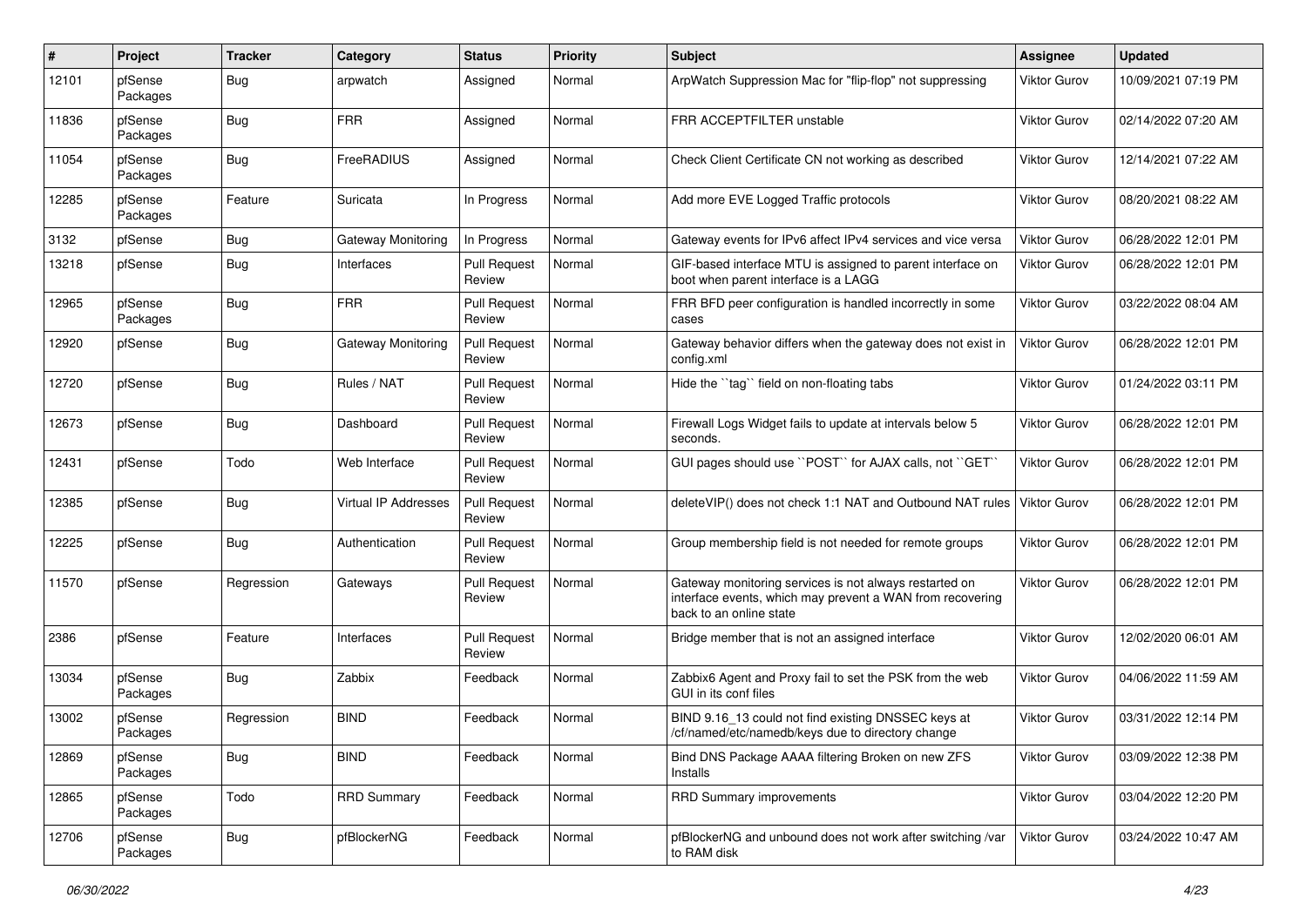| #     | Project             | <b>Tracker</b> | Category        | <b>Status</b> | <b>Priority</b> | <b>Subject</b>                                                                  | <b>Assignee</b>     | <b>Updated</b>      |
|-------|---------------------|----------------|-----------------|---------------|-----------------|---------------------------------------------------------------------------------|---------------------|---------------------|
| 12683 | pfSense<br>Packages | <b>Bug</b>     | Snort           | Feedback      | Normal          | snort get vpns list() does not include OpenVPN CSO                              | <b>Viktor Gurov</b> | 02/15/2022 10:47 AM |
| 12653 | pfSense<br>Packages | Regression     | <b>FRR</b>      | Feedback      | Normal          | RIP related startup error                                                       | <b>Viktor Gurov</b> | 12/30/2021 08:37 AM |
| 12506 | pfSense<br>Packages | <b>Bug</b>     | Suricata        | Feedback      | Normal          | Only selected instance is restarted on suppress list change                     | Viktor Gurov        | 12/01/2021 04:43 AM |
| 12351 | pfSense<br>Packages | Todo           | pfBlockerNG     | Feedback      | Normal          | Remove non-functional feeds                                                     | <b>Viktor Gurov</b> | 02/04/2022 02:29 PM |
| 12322 | pfSense<br>Packages | <b>Bug</b>     | Suricata        | Feedback      | Normal          | Suricata creates invalid HOME_NET entries                                       | Viktor Gurov        | 09/10/2021 11:42 AM |
| 12292 | pfSense<br>Packages | Feature        | Suricata        | Feedback      | Normal          | GeoIP look on the Alerts, Blocked and Files pages                               | Viktor Gurov        | 08/23/2021 08:16 AM |
| 12278 | pfSense<br>Packages | Regression     | Zabbix          | Feedback      | Normal          | Invalid plugin certificates() function name                                     | <b>Viktor Gurov</b> | 08/19/2021 05:52 AM |
| 12206 | pfSense<br>Packages | Bug            | <b>NET-SNMP</b> | Feedback      | Normal          | Certificate Manager page doesn't show Net-SNMP used<br>certificates             | <b>Viktor Gurov</b> | 12/30/2021 09:40 AM |
| 12167 | pfSense<br>Packages | Bug            | <b>FRR</b>      | Feedback      | Normal          | BGP TCP setkey not set if neighbor is in peer group                             | <b>Viktor Gurov</b> | 09/16/2021 09:38 AM |
| 12036 | pfSense<br>Packages | Bug            | Zabbix          | Feedback      | Normal          | Certificate Manager page do not show Zabbix used<br>certificates                | Viktor Gurov        | 07/15/2021 11:46 AM |
| 11961 | pfSense<br>Packages | Bug            | <b>FRR</b>      | Feedback      | Normal          | FRR OSPF add unwanted area 0 authentication to router<br>ospf                   | <b>Viktor Gurov</b> | 09/16/2021 10:25 PM |
| 11937 | pfSense<br>Packages | Bug            | haproxy         | Feedback      | Normal          | HAproxy "Use Client-IP" option breaks Captive Portal                            | Viktor Gurov        | 06/22/2021 08:48 AM |
| 11847 | pfSense<br>Packages | Bug            | <b>FRR</b>      | Feedback      | Normal          | Filters not applied to PEER Groups                                              | Viktor Gurov        | 07/30/2021 07:45 PM |
| 11756 | pfSense<br>Packages | Bug            | haproxy         | Feedback      | Normal          | HaProxy does not transfer backend states during reload                          | Viktor Gurov        | 07/14/2021 01:21 PM |
| 11746 | pfSense<br>Packages | Bug            | FreeRADIUS      | Feedback      | Normal          | Second LDAP server configuration misses the ipaNThash<br>control attribute      | Viktor Gurov        | 07/14/2021 01:44 PM |
| 11738 | pfSense<br>Packages | Regression     | squidguard      | Feedback      | Normal          | SquidGuard 1.16.18 17 Not Filtering Blacklist<br>No-Transparent Mode            | <b>Viktor Gurov</b> | 12/21/2021 05:48 AM |
| 11693 | pfSense<br>Packages | <b>Bug</b>     | <b>FRR</b>      | Feedback      | Normal          | IPv6 static routing fails                                                       | Viktor Gurov        | 04/26/2022 08:50 AM |
| 11681 | pfSense<br>Packages | <b>Bug</b>     | <b>FRR</b>      | Feedback      | Normal          | FRR generates invalid BFD configuration after removing<br>interfaces            | Viktor Gurov        | 07/14/2021 04:40 PM |
| 11515 | pfSense<br>Packages | <b>Bug</b>     | node exporter   | Feedback      | Normal          | node exporter 0.18.1 1 - Unable to interact or start the<br>service from web ui | Viktor Gurov        | 07/14/2021 12:37 PM |
| 11491 | pfSense<br>Packages | Bug            | haproxy         | Feedback      | Normal          | haproxy-devel v0.62 2 - startup error 'httpchk'                                 | Viktor Gurov        | 06/22/2021 08:46 AM |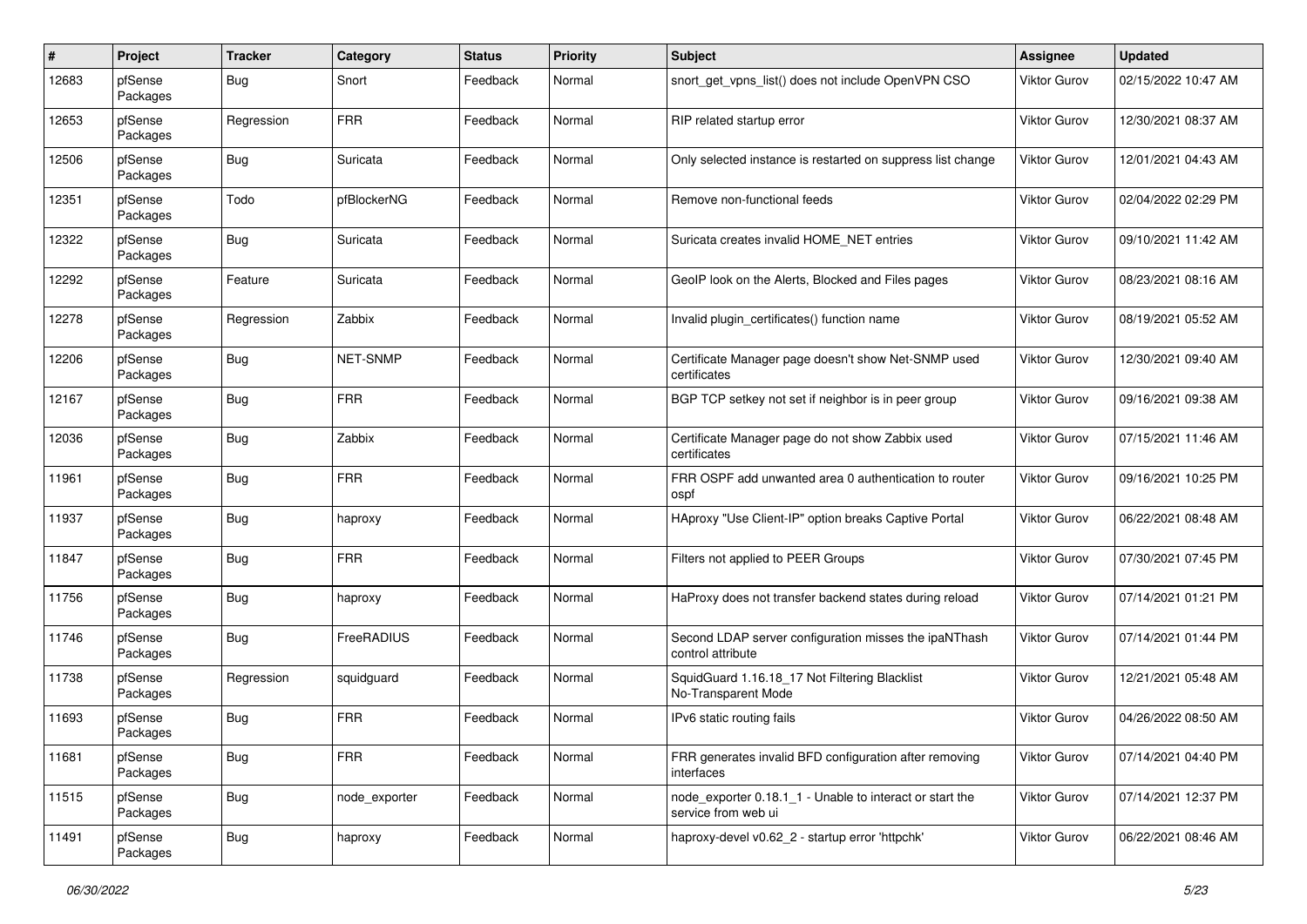| $\pmb{\#}$ | Project             | <b>Tracker</b> | Category    | <b>Status</b> | <b>Priority</b> | Subject                                                                                       | Assignee            | <b>Updated</b>      |
|------------|---------------------|----------------|-------------|---------------|-----------------|-----------------------------------------------------------------------------------------------|---------------------|---------------------|
| 11477      | pfSense<br>Packages | Bug            | <b>FRR</b>  | Feedback      | Normal          | FRR does not recognize some BFD options                                                       | Viktor Gurov        | 02/26/2021 10:52 PM |
| 11404      | pfSense<br>Packages | Bug            | <b>FRR</b>  | Feedback      | Normal          | Incorrect prefix/access lists migration on update                                             | Viktor Gurov        | 02/18/2021 09:49 AM |
| 11388      | pfSense<br>Packages | <b>Bug</b>     | FreeRADIUS  | Feedback      | Normal          | Captive Portal authentication error with MySQL backend                                        | Viktor Gurov        | 02/10/2021 08:54 AM |
| 11331      | pfSense<br>Packages | Bug            | FreeRADIUS  | Feedback      | Normal          | FreeRADIUS latest package upgrade broke Plain Mac<br>Authentication                           | Viktor Gurov        | 01/30/2021 10:08 AM |
| 11295      | pfSense<br>Packages | Feature        | pfBlockerNG | Feedback      | Normal          | DNSBL IDN support                                                                             | <b>Viktor Gurov</b> | 09/10/2021 11:33 AM |
| 11274      | pfSense<br>Packages | Bug            | ntop        | Feedback      | Normal          | ntopng https web server does not present full certificate chain                               | Viktor Gurov        | 01/28/2021 09:51 AM |
| 11248      | pfSense<br>Packages | Feature        | squidguard  | Feedback      | Normal          | SafeSearch update                                                                             | Viktor Gurov        | 01/28/2021 10:01 AM |
| 11210      | pfSense<br>Packages | Feature        | Suricata    | Feedback      | Normal          | 3rd party rulesets                                                                            | Viktor Gurov        | 11/24/2021 04:21 AM |
| 11180      | pfSense<br>Packages | Bug            | Filer       | Feedback      | Normal          | Filer run action for files on sync that wan't been modified                                   | Viktor Gurov        | 01/08/2021 07:27 AM |
| 11155      | pfSense<br>Packages | Feature        | pfBlockerNG | Feedback      | Normal          | SafeSearch AAAA                                                                               | Viktor Gurov        | 02/05/2021 04:54 AM |
| 11098      | pfSense<br>Packages | Bug            | Backup      | Feedback      | Normal          | Backup Files and Directories plugin crashes firewall if /root<br>specified as backup location | Viktor Gurov        | 12/23/2021 10:45 AM |
| 10908      | pfSense<br>Packages | Feature        | FreeRADIUS  | Feedback      | Normal          | FreeRADIUS server certificate not using full CA chain                                         | Viktor Gurov        | 04/22/2022 02:19 AM |
| 10872      | pfSense<br>Packages | Feature        | Suricata    | Feedback      | Normal          | Add adjustable notification for Severity Alert                                                | <b>Viktor Gurov</b> | 08/20/2021 07:52 AM |
| 10871      | pfSense<br>Packages | Feature        | FreeRADIUS  | Feedback      | Normal          | Extra time period counters for SQL backend                                                    | <b>Viktor Gurov</b> | 04/22/2022 02:19 AM |
| 10779      | pfSense<br>Packages | Feature        | haproxy     | Feedback      | Normal          | <b>HAProxy SSL/TLS Compatibility Mode</b>                                                     | Viktor Gurov        | 04/22/2022 02:20 AM |
| 10739      | pfSense<br>Packages | Feature        | haproxy     | Feedback      | Normal          | Update HAproxy-devel package to 2.2 and HAproxy to 2.0                                        | Viktor Gurov        | 10/03/2021 03:53 PM |
| 10572      | pfSense<br>Packages | <b>Bug</b>     | Squid       | Feedback      | Normal          | STARTTLS option is ignored                                                                    | <b>Viktor Gurov</b> | 04/22/2022 02:20 AM |
| 10541      | pfSense<br>Packages | Feature        | Squid       | Feedback      | Normal          | Squid failover and load balancing                                                             | Viktor Gurov        | 01/14/2021 07:34 AM |
| 10450      | pfSense<br>Packages | <b>Bug</b>     | Squid       | Feedback      | Normal          | Squid reverse proxy switching peers                                                           | Viktor Gurov        | 04/22/2022 02:21 AM |
| 9982       | pfSense<br>Packages | Feature        | Squid       | Feedback      | Normal          | basic Idap auth TLS connection                                                                | <b>Viktor Gurov</b> | 04/22/2022 02:21 AM |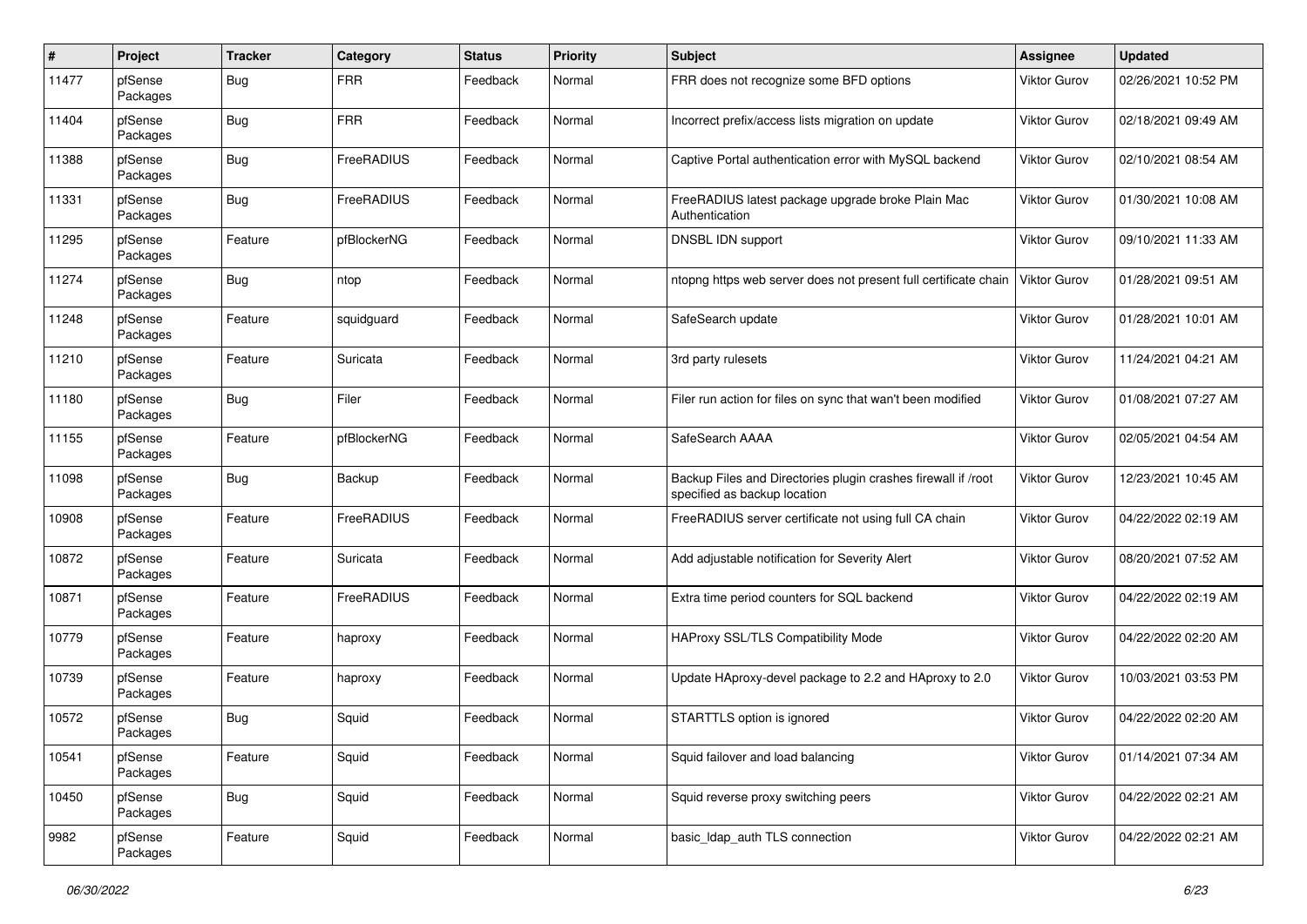| $\vert$ # | Project             | <b>Tracker</b> | Category                | Status                        | <b>Priority</b> | <b>Subject</b>                                                                           | <b>Assignee</b>                | <b>Updated</b>                       |
|-----------|---------------------|----------------|-------------------------|-------------------------------|-----------------|------------------------------------------------------------------------------------------|--------------------------------|--------------------------------------|
| 9852      | pfSense<br>Packages | Feature        | Suricata                | Feedback                      | Normal          | show File-Store directory listing                                                        | <b>Viktor Gurov</b>            | 08/20/2021 07:52 AM                  |
| 9721      | pfSense<br>Packages | Feature        | Squid                   | Feedback                      | Normal          | add squidclient -h 127.0.0.1 mgr:info output to Diagnostics /<br>Squid and status.php    | <b>Viktor Gurov</b>            | 04/22/2022 02:21 AM                  |
| 6964      | pfSense<br>Packages | Bug            | Suricata                | Feedback                      | Normal          | Host OS Policy Assignment broken when using "Import" or<br>"Aliases" buttons             | <b>Viktor Gurov</b>            | 08/20/2021 07:52 AM                  |
| 4088      | pfSense<br>Packages | Bug            | squidguard              | Feedback                      | Normal          | Buggy squidgurd config file is created                                                   | <b>Viktor Gurov</b>            | 01/28/2021 10:01 AM                  |
| 8794      | pfSense             | Feature        | <b>NTPD</b>             | New                           | Normal          | NTP authentiction                                                                        | Tod L                          | 08/05/2021 01:20 AM                  |
| 13298     | pfSense             | Bug            | <b>Dynamic DNS</b>      | <b>Pull Request</b><br>Review | Normal          | Dynv6 does not check response code when updating                                         | <b>Tiago Beling</b><br>d'Avila | 06/28/2022 12:01 PM                  |
| 13114     | pfSense<br>Packages | Bug            | <b>BIND</b>             | Feedback                      | Normal          | BIND calls rndc in rc stop when named is not running                                     | <b>Stuart Wyatt</b>            | 05/04/2022 12:41 PM                  |
| 8179      | pfSense             | Bug            | DHCP (IPv4)             | Feedback                      | Normal          | Incorrect reverse DNS zone in DHCP server config for<br>non-octet-aligned subnet mask    | Renato Botelho                 | 02/09/2022 11:17 PM                  |
| 13282     | pfSense Plus        | Bug            | Aliases / Tables        | New                           | Normal          | FQDN Aliases Break if an Invalid Domain is Present in the<br>Chain                       |                                | Reid Linnemann   06/18/2022 03:12 PM |
| 1831      | pfSense             | Feature        | Captive Portal          | New                           | Normal          | Captive portal IPv6 support                                                              | Reid Linnemann                 | 06/28/2022 12:01 PM                  |
| 13226     | pfSense             | Bug            | <b>Captive Portal</b>   | Confirmed                     | Normal          | Captive Portal doesn't disconnect established OpenVPN link                               | Reid Linnemann                 | 05/30/2022 10:38 AM                  |
| 13215     | pfSense             | Bug            | <b>Captive Portal</b>   | Assigned                      | Normal          | Allowed MAC/IP/Hostname traffic counts for authorized users                              | Reid Linnemann                 | 05/31/2022 05:31 PM                  |
| 13317     | pfSense             | <b>Bug</b>     | PHP Interpreter         | Feedback                      | Normal          | `array_filter`` PHP Errors in ``interfaces.inc``                                         | Reid Linnemann                 | 06/29/2022 08:06 AM                  |
| 11545     | pfSense             | Regression     | Interfaces              | Feedback                      | Normal          | Primary interface address is not always used when VIPs are<br>present                    | Reid Linnemann                 | 06/28/2022 12:01 PM                  |
| 7216      | pfSense             | Feature        | Web Interface           | <b>New</b>                    | Normal          | Allow user to choose date display format                                                 | <b>Phillip Davis</b>           | 02/02/2018 04:20 PM                  |
| 11498     | pfSense             | Feature        | WireGuard               | New                           | Normal          | WireGuard does not pass multicast traffic to peer                                        | Peter Grehan                   | 03/19/2021 10:59 AM                  |
| 2693      | pfSense             | Feature        | Console Menu            | New                           | Normal          | Allow mapping mapping non-physical interfaces via console                                | Mathieu Simon                  | 11/27/2012 03:00 PM                  |
| 13014     | pfSense             | Bug            | <b>IPsec</b>            | <b>New</b>                    | Normal          | Charon.vici can get in a bad state                                                       | Mateusz Guzik                  | 06/28/2022 12:01 PM                  |
| 12849     | pfSense             | <b>Bug</b>     | <b>Operating System</b> | New                           | Normal          | pfsync kernel crash on reboot                                                            | Mateusz Guzik                  | 02/22/2022 02:02 PM                  |
| 12079     | pfSense             | <b>Bug</b>     | <b>IGMP Proxy</b>       | New                           | Normal          | IGMPProxy: kernel panic, Sleeping thread owns a<br>non-sleepable lock                    | Mateusz Guzik                  | 06/28/2022 12:01 PM                  |
| 12144     | pfSense             | <b>Bug</b>     | <b>Operating System</b> | In Progress                   | Normal          | Bug in "df -t" filtering if two filesystems use the same<br>mountpoint                   | Mateusz Guzik                  | 09/10/2021 10:07 AM                  |
| 13316     | pfSense             | Regression     | <b>Operating System</b> | Feedback                      | Normal          | 'vmstat -m'` value for ''temp'' is accounted for incorrectly,<br>resulting in underflows | Mateusz Guzik                  | 06/29/2022 10:01 AM                  |
| 12547     | pfSense             | <b>Bug</b>     | <b>Operating System</b> | Feedback                      | Normal          | unsheduled system reboot/crash                                                           | Mateusz Guzik                  | 12/01/2021 01:20 PM                  |
| 9349      | pfSense             | Bug            | <b>IPsec</b>            | Confirmed                     | Normal          | IPSec service start/stop/restart fails after settings change                             | Markus<br>Stockhausen          | 10/30/2020 01:33 PM                  |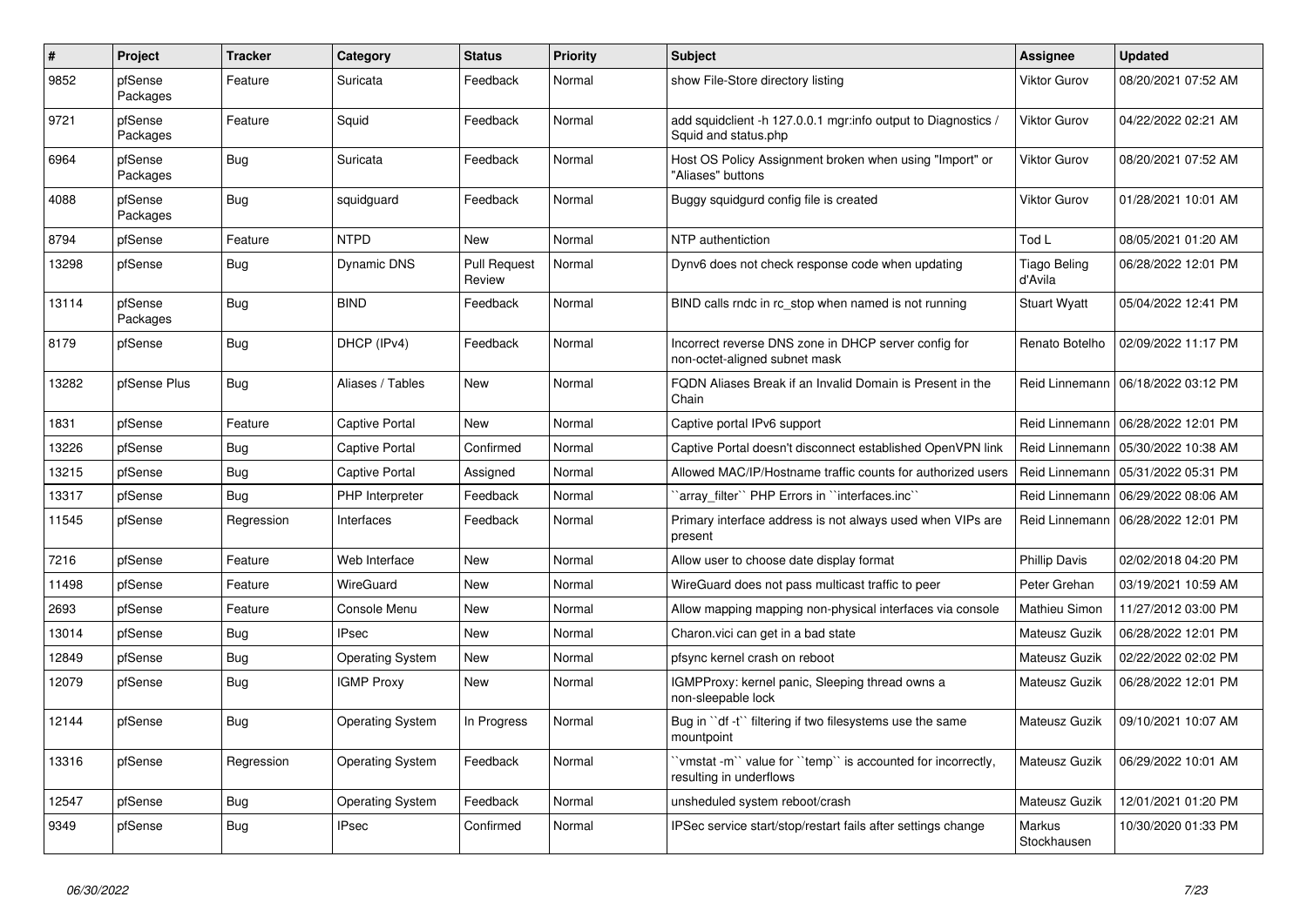| $\vert$ # | Project      | <b>Tracker</b>     | Category                            | <b>Status</b>                 | <b>Priority</b> | <b>Subject</b>                                                                                              | <b>Assignee</b>   | <b>Updated</b>      |
|-----------|--------------|--------------------|-------------------------------------|-------------------------------|-----------------|-------------------------------------------------------------------------------------------------------------|-------------------|---------------------|
| 13270     | pfSense Docs | <b>New Content</b> | OpenVPN                             | <b>Pull Request</b><br>Review | Normal          | OpenVPN client gateway is incorrect when the server does<br>not push routes                                 | Marcos<br>Mendoza | 06/26/2022 12:54 PM |
| 13243     | pfSense      | <b>Bug</b>         | OpenVPN                             | <b>Pull Request</b><br>Review | Normal          | OpenVPN status for multi-user VPN shows info icon to<br>display RADIUS rules when there are none to display | Marcos<br>Mendoza | 06/28/2022 12:01 PM |
| 13094     | pfSense      | Feature            | Packet Capture                      | <b>Pull Request</b><br>Review | Normal          | Allow packet capture filtering in tagged packets                                                            | Marcos<br>Mendoza | 04/24/2022 06:06 PM |
| 12495     | pfSense      | Feature            | <b>Dynamic DNS</b>                  | <b>Pull Request</b><br>Review | Normal          | DynDNS: add deSEC IPv4&v6 simultaneos update                                                                | Lukas Wiest       | 11/01/2021 08:53 AM |
| 12494     | pfSense      | Feature            | Dynamic DNS                         | <b>Pull Request</b><br>Review | Normal          | DynDNS: make simultaneous update of IP and LegacyIP<br>possible                                             | Lukas Wiest       | 11/01/2021 08:52 AM |
| 11626     | pfSense Plus | <b>Bug</b>         | Authentication                      | <b>New</b>                    | Normal          | Google LDAP connection failed due to lack of SNI for TLS 1.3                                                | Luiz Souza        | 06/27/2022 07:23 AM |
| 10875     | pfSense      | <b>Bug</b>         | Gateways                            | New                           | Normal          | PPP periodic reset does not fully restore gateway group<br>round-robin functionality                        | Luiz Souza        | 11/05/2020 07:44 AM |
| 10708     | pfSense      | <b>Bug</b>         | Upgrade                             | New                           | Normal          | ZFS bootpool boot symlink issue                                                                             | Luiz Souza        | 03/08/2021 07:03 AM |
| 8815      | pfSense      | <b>Bug</b>         | Interfaces                          | New                           | Normal          | IP addresses are removed from interfaces when link is lost<br>and either IPv4 or IPv6 is dynamic            | Luiz Souza        | 07/21/2021 07:49 AM |
| 8324      | pfSense      | <b>Bug</b>         | Hardware / Drivers                  | <b>New</b>                    | Normal          | bxe cards require promisc for OSPF                                                                          | Luiz Souza        | 05/25/2020 03:19 PM |
| 8100      | pfSense      | <b>Bug</b>         | CARP                                | New                           | Normal          | pfsync Initially Deletes States on Primary for Connections<br>Established through Secondary                 | Luiz Souza        | 02/08/2022 12:59 PM |
| 8013      | pfSense      | Bug                | <b>IPsec</b>                        | New                           | Normal          | IPsec MSS clamping value shared for IPv4 and IPv6                                                           | Luiz Souza        | 10/28/2021 01:37 PM |
| 7235      | pfSense      | <b>Bug</b>         | <b>IPsec</b>                        | New                           | Normal          | 4860 has not got significant IPsec performance rising with<br>enabled HW acceleration                       | Luiz Souza        | 12/18/2021 04:32 PM |
| 7212      | pfSense      | Feature            | Hardware / Drivers                  | New                           | Normal          | Provide Driver for SG-1000 Crypto Accelerator                                                               | Luiz Souza        | 08/20/2019 08:46 AM |
| 6295      | pfSense      | <b>Bug</b>         | <b>Traffic Shaper</b><br>(Limiters) | New                           | Normal          | Crash upon applying CODELQ to untagged parent interface<br>when also applied to daughter VLAN               | Luiz Souza        | 08/20/2019 02:44 PM |
| 4796      | pfSense      | Feature            | Routing                             | New                           | Normal          | Support Multiple FIBs in pfSense                                                                            | Luiz Souza        | 09/22/2017 12:12 AM |
| 4479      | pfSense      | <b>Bug</b>         | <b>Operating System</b>             | New                           | Normal          | Firewall rules won't match GRE interface after applying<br><b>IPSEC transport encryption on GRE tunnel</b>  | Luiz Souza        | 08/20/2021 08:46 AM |
| 1819      | pfSense      | Bug                | <b>DNS Resolver</b>                 | <b>New</b>                    | Normal          | DNS Resolver Not Registering DHCP Server Specified<br>Domain Name                                           | Luiz Souza        | 04/28/2022 01:53 PM |
| 6333      | pfSense      | Bug                | Gateway Monitoring                  | Confirmed                     | Normal          | Bootup starts/restarts dpinger multiple times                                                               | Luiz Souza        | 11/16/2020 01:11 PM |
| 6220      | pfSense      | <b>Bug</b>         | <b>Operating System</b>             | Confirmed                     | Normal          | state mismatch with host-initiated traffic matching binat to IP<br>not locally assigned                     | Luiz Souza        | 06/08/2016 09:23 AM |
| 4406      | pfSense      | <b>Bug</b>         | <b>Operating System</b>             | Confirmed                     | Normal          | ALTQ problems with wireless cloned interfaces                                                               | Luiz Souza        | 11/19/2015 12:06 AM |
| 3824      | pfSense      | Bug                | <b>Traffic Shaper</b><br>(Limiters) | Confirmed                     | Normal          | Limiters on bridge break traffic outside locally-configured IP<br>subnets                                   | Luiz Souza        | 11/03/2016 07:16 PM |
| 8611      | pfSense      | Bug                | Interfaces                          | In Progress                   | Normal          | unable to receive IPv6 RA's on SG-1000, default route lost                                                  | Luiz Souza        | 02/01/2021 03:31 PM |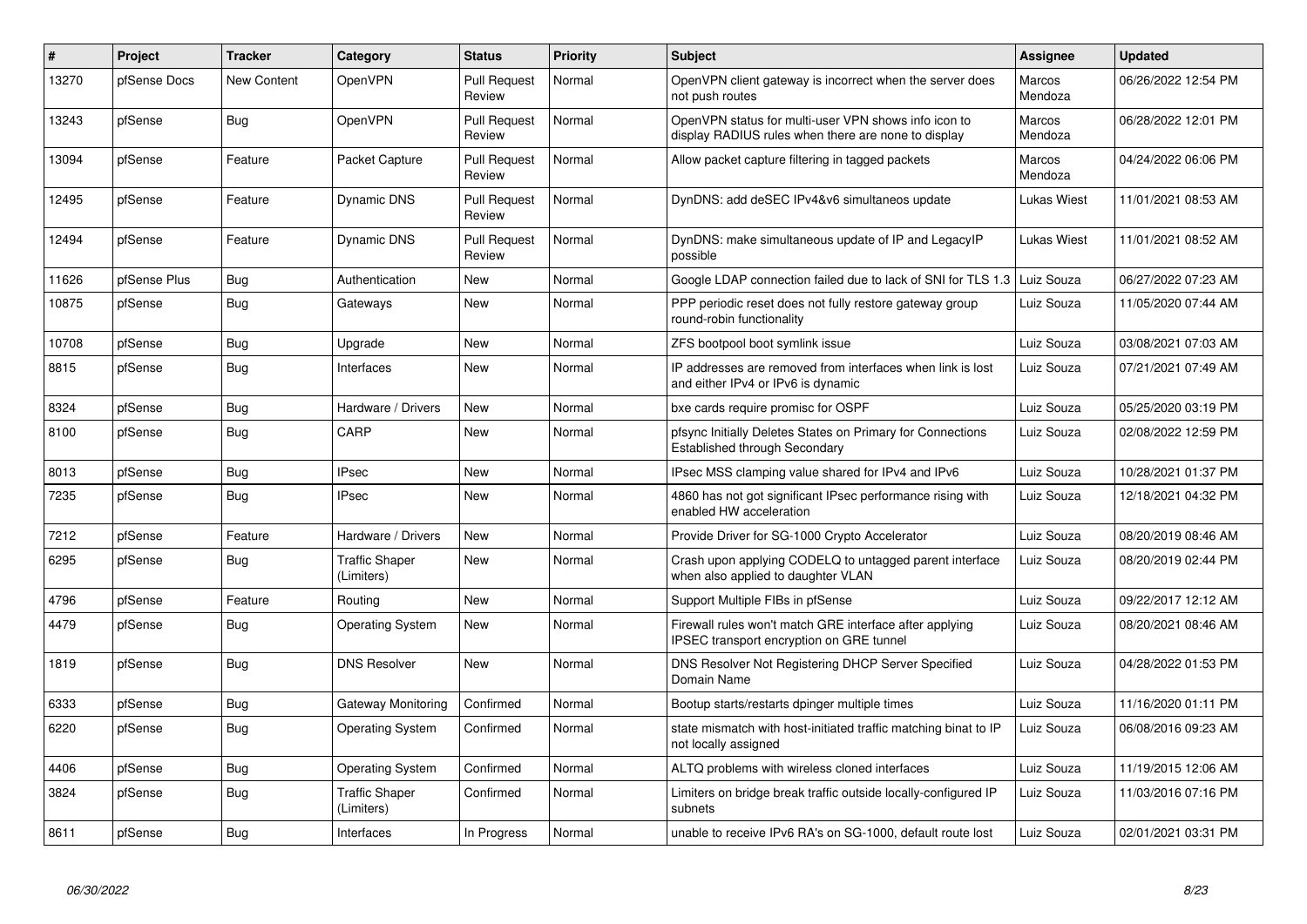| #     | Project             | <b>Tracker</b> | Category                            | <b>Status</b>                 | <b>Priority</b> | <b>Subject</b>                                                                                                                                 | Assignee      | <b>Updated</b>      |
|-------|---------------------|----------------|-------------------------------------|-------------------------------|-----------------|------------------------------------------------------------------------------------------------------------------------------------------------|---------------|---------------------|
| 7389  | pfSense             | Bug            | <b>Traffic Shaper</b><br>(Limiters) | In Progress                   | Normal          | Limiter does not work with transparent proxy                                                                                                   | Luiz Souza    | 02/01/2021 03:31 PM |
| 4405  | pfSense             | Feature        | <b>Traffic Shaper</b><br>(ALTQ)     | In Progress                   | Normal          | Traffic shaping doesn't work when applied to a bridge<br>interface                                                                             | Luiz Souza    | 02/09/2021 12:05 PM |
| 10904 | pfSense             | Feature        | <b>DHCP Relay</b>                   | <b>Pull Request</b><br>Review | Normal          | Support vti interfaces in dhcrelay                                                                                                             | Luiz Souza    | 10/12/2020 07:35 AM |
| 13303 | pfSense             | <b>Bug</b>     | <b>Dynamic DNS</b>                  | <b>Pull Request</b><br>Review | Normal          | DynDNS - DNSExit no longer working                                                                                                             | Koen Zomers   | 06/28/2022 12:01 PM |
| 11797 | pfSense<br>Packages | <b>Bug</b>     | <b>Status Traffic Totals</b>        | New                           | Normal          | Traffic Totals lost upon reboot when using a ramdisk for /var<br>and /tmp                                                                      | John Cornwell | 04/10/2021 06:27 PM |
| 6742  | pfSense             | Feature        | Authentication                      | New                           | Normal          | OAuth2 authentication for OpenVPN (and for FreeRadius)                                                                                         | Jim Thompson  | 10/19/2020 09:19 AM |
| 5616  | pfSense             | Feature        | Wireless                            | New                           | Normal          | <b>Incorrect Wireless Channel</b>                                                                                                              | Jim Thompson  | 10/09/2016 03:33 PM |
| 4632  | pfSense             | Feature        | Operating System                    | New                           | Normal          | Support for Multipath TCP (MPTCP)                                                                                                              | Jim Thompson  | 03/01/2022 05:39 AM |
| 3377  | pfSense             | Feature        | <b>Captive Portal</b>               | New                           | Normal          | OAuth2 authentication in captive portal                                                                                                        | Jim Thompson  | 10/19/2020 09:13 AM |
| 13255 | pfSense<br>Packages | Todo           | OpenVPN Client<br>Export            | New                           | Normal          | Set PKCS#12 algorithm when exporting OpenVPN ZIP or<br>Windows bundles                                                                         | Jim Pingle    | 06/08/2022 10:37 AM |
| 13240 | pfSense             | <b>Bug</b>     | Rules / NAT                         | New                           | Normal          | User is forced to pick an NPt destination IPv6 prefix length<br>even when choosing a drop-down entry which contains a<br>defined prefix length | Jim Pingle    | 06/28/2022 12:01 PM |
| 13228 | pfSense             | Bug            | Interfaces                          | New                           | Normal          | Recovering interface gateway may not be added back into<br>gateway groups and rules when expected                                              | Jim Pingle    | 06/29/2022 04:31 PM |
| 13132 | pfSense             | Bug            | Backup / Restore                    | New                           | Normal          | Two SSHDATA Sections in Restored Config Breaks Unit                                                                                            | Jim Pingle    | 06/29/2022 07:53 AM |
| 13108 | pfSense Docs        | Todo           | Installation /<br>Upgrades          | New                           | Normal          | ZFS filesystem implications                                                                                                                    | Jim Pingle    | 04/27/2022 03:18 PM |
| 13090 | pfSense             | Bug            | OpenVPN                             | New                           | Normal          | OpenVPN: do not use legacy deprecated netbios settings                                                                                         | Jim Pingle    | 04/22/2022 11:19 AM |
| 13089 | pfSense             | Bug            | <b>OpenVPN</b>                      | New                           | Normal          | OpenVPN: fix some netbios options were preserved even if<br>teh Netbios option was unchecked                                                   | Jim Pingle    | 04/22/2022 11:06 AM |
| 13088 | pfSense             | <b>Bug</b>     | OpenVPN                             | <b>New</b>                    | Normal          | OpenVPN Client Overrides: properly hide/show form fields                                                                                       | Jim Pingle    | 06/08/2022 09:15 AM |
| 13054 | pfSense             | Feature        | Package System                      | New                           | Normal          | Package plugin hook for web server configuration stanzas                                                                                       | Jim Pingle    | 04/12/2022 03:04 PM |
| 13020 | pfSense Docs        | Todo           | <b>Firewall Rules</b>               | New                           | Normal          | easyrule command documentation should document<br>permissible wildcards                                                                        | Jim Pingle    | 04/04/2022 08:01 AM |
| 12978 | pfSense Docs        | Correction     | Monitoring                          | New                           | Normal          | Correction to iftop section of Monitoring Bandwidth Usage                                                                                      | Jim Pingle    | 03/23/2022 11:18 AM |
| 12942 | pfSense             | <b>Bug</b>     | Gateways                            | New                           | Normal          | Code to kill states for old gateway when reconnecting an<br>interface is incorrect                                                             | Jim Pingle    | 06/28/2022 12:01 PM |
| 12811 | pfSense             | Bug            | Gateway Monitoring                  | New                           | Normal          | Services are not restarted when PPP interfaces connect                                                                                         | Jim Pingle    | 06/30/2022 03:18 AM |
| 12565 | pfSense Docs        | New Content    | OpenVPN                             | New                           | Normal          | Document new "Duplicate Connection Limit" option on<br>OpenVPN server instances                                                                | Jim Pingle    | 12/06/2021 08:07 AM |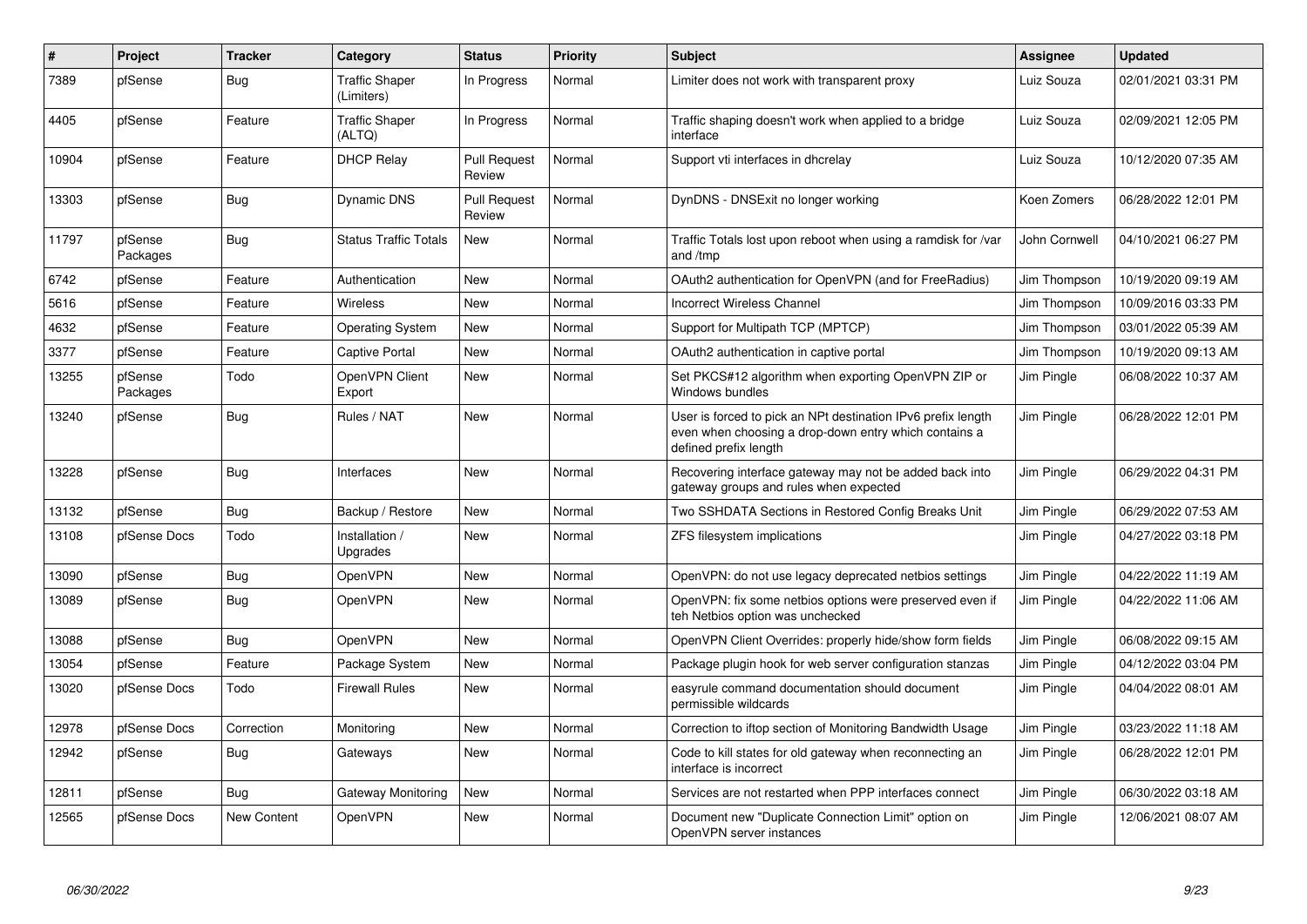| #     | Project             | <b>Tracker</b> | Category                    | <b>Status</b> | <b>Priority</b> | Subject                                                                                                 | <b>Assignee</b> | <b>Updated</b>      |
|-------|---------------------|----------------|-----------------------------|---------------|-----------------|---------------------------------------------------------------------------------------------------------|-----------------|---------------------|
| 12549 | pfSense             | Regression     | <b>IPsec</b>                | New           | Normal          | Per-user Mobile IPsec settings are not applied to connecting<br>mobile clients                          | Jim Pingle      | 06/28/2022 12:01 PM |
| 12335 | pfSense             | <b>Bug</b>     | <b>IPsec</b>                | New           | Normal          | IPsec DNS inefficiency                                                                                  | Jim Pingle      | 06/28/2022 12:01 PM |
| 11997 | pfSense<br>Packages | <b>Bug</b>     | <b>IPsec Profile Wizard</b> | New           | Normal          | Add Support for Android Strongswan Profiles in the Profile<br>Wizard                                    | Jim Pingle      | 07/10/2021 07:51 PM |
| 11195 | pfSense Docs        | Correction     | Recipes                     | New           | Normal          | Feedback on pfSense Configuration Recipes - Accessing a<br>CPE/Modem from Inside the Firewall           | Jim Pingle      | 12/30/2020 01:13 PM |
| 11071 | pfSense Docs        | New Content    | <b>DHCP</b>                 | New           | Normal          | Feedback on Services - IPv6 Router Advertisements                                                       | Jim Pingle      | 12/08/2020 09:25 AM |
| 11067 | pfSense Docs        | Correction     | Wireless                    | New           | Normal          | Feedback on Wireless - Recommended Wireless Hardware                                                    | Jim Pingle      | 11/16/2020 07:17 AM |
| 10924 | pfSense Docs        | Correction     | Recipes                     | New           | Normal          | Feedback on Virtualization - Virtualizing pfSense with<br>VMware vSphere / ESXi                         | Jim Pingle      | 09/23/2020 03:46 PM |
| 10821 | pfSense Docs        | Correction     | General                     | New           | Normal          | Use neutral language alternatives                                                                       | Jim Pingle      | 09/23/2020 10:43 AM |
| 10653 | pfSense<br>Packages | Feature        | <b>FRR</b>                  | New           | Normal          | Allow to download frr_status                                                                            | Jim Pingle      | 06/11/2020 01:21 AM |
| 10482 | pfSense Docs        | Correction     | Virtualization              | New           | Normal          | In AWS, Get System Log may not show output and Get<br>Instance Screenshot may need to be used           | Jim Pingle      | 04/20/2020 09:07 AM |
| 10294 | pfSense<br>Packages | <b>Bug</b>     | <b>FRR</b>                  | New           | Normal          | FRR Route Counts Incorrect on Status Page                                                               | Jim Pingle      | 02/26/2020 11:08 AM |
| 9685  | pfSense Docs        | Correction     | <b>Firewall Rules</b>       | New           | Normal          | Feedback on Firewall - Floating Rules                                                                   | Jim Pingle      | 09/23/2020 02:57 PM |
| 9545  | pfSense<br>Packages | Feature        | <b>FRR</b>                  | New           | Normal          | Enable MULTIPATH in FRR                                                                                 | Jim Pingle      | 09/18/2020 12:52 PM |
| 9374  | pfSense Docs        | Correction     | Recipes                     | New           | Normal          | Feedback on Virtualization - Virtualizing pfSense with<br>Hyper-V                                       | Jim Pingle      | 09/23/2020 02:40 PM |
| 9369  | pfSense Docs        | New Content    | Packages                    | New           | Normal          | Document remaining packages                                                                             | Jim Pingle      | 04/14/2021 03:39 PM |
| 9310  | pfSense Docs        | Correction     | Products                    | New           | Normal          | Appliances with internal switch need the MAC Address<br>section of their Getting Started guides updated | Jim Pingle      | 09/23/2020 10:24 AM |
| 9200  | pfSense<br>Packages | Todo           | <b>ACME</b>                 | New           | Normal          | Add DNS support for Google domain to Acme manager                                                       | Jim Pingle      | 02/15/2022 03:16 AM |
| 8852  | pfSense Docs        | Correction     | <b>DHCP</b>                 | New           | Normal          | [feedback form] Unclear about "Client Identifier" in a static<br>mapping                                | Jim Pingle      | 09/23/2020 02:30 PM |
| 8516  | pfSense<br>Packages | <b>Bug</b>     | FreeRADIUS                  | New           | Normal          | FreeRADIUS requires settings re-saved after pfSense<br>upgrade                                          | Jim Pingle      | 12/31/2021 05:58 PM |
| 8380  | pfSense             | <b>Bug</b>     | OpenVPN                     | New           | Normal          | OpenVPN RADIUS password length is not constant                                                          | Jim Pingle      | 07/17/2020 11:46 AM |
| 7248  | pfSense             | Feature        | <b>IPsec</b>                | New           | Normal          | Web UI for IPSec settings should warn about poor security<br>choices                                    | Jim Pingle      | 10/31/2019 12:15 PM |
| 6569  | pfSense             | Feature        | <b>NTPD</b>                 | New           | Normal          | Support Rockwell ZODIAC binary protocol (Jupiter receiver)<br>for high precision                        | Jim Pingle      | 07/18/2016 11:45 AM |
| 1979  | pfSense             | Feature        | Aliases / Tables            | New           | Normal          | Add some default read-only system aliases                                                               | Jim Pingle      | 08/21/2019 11:01 AM |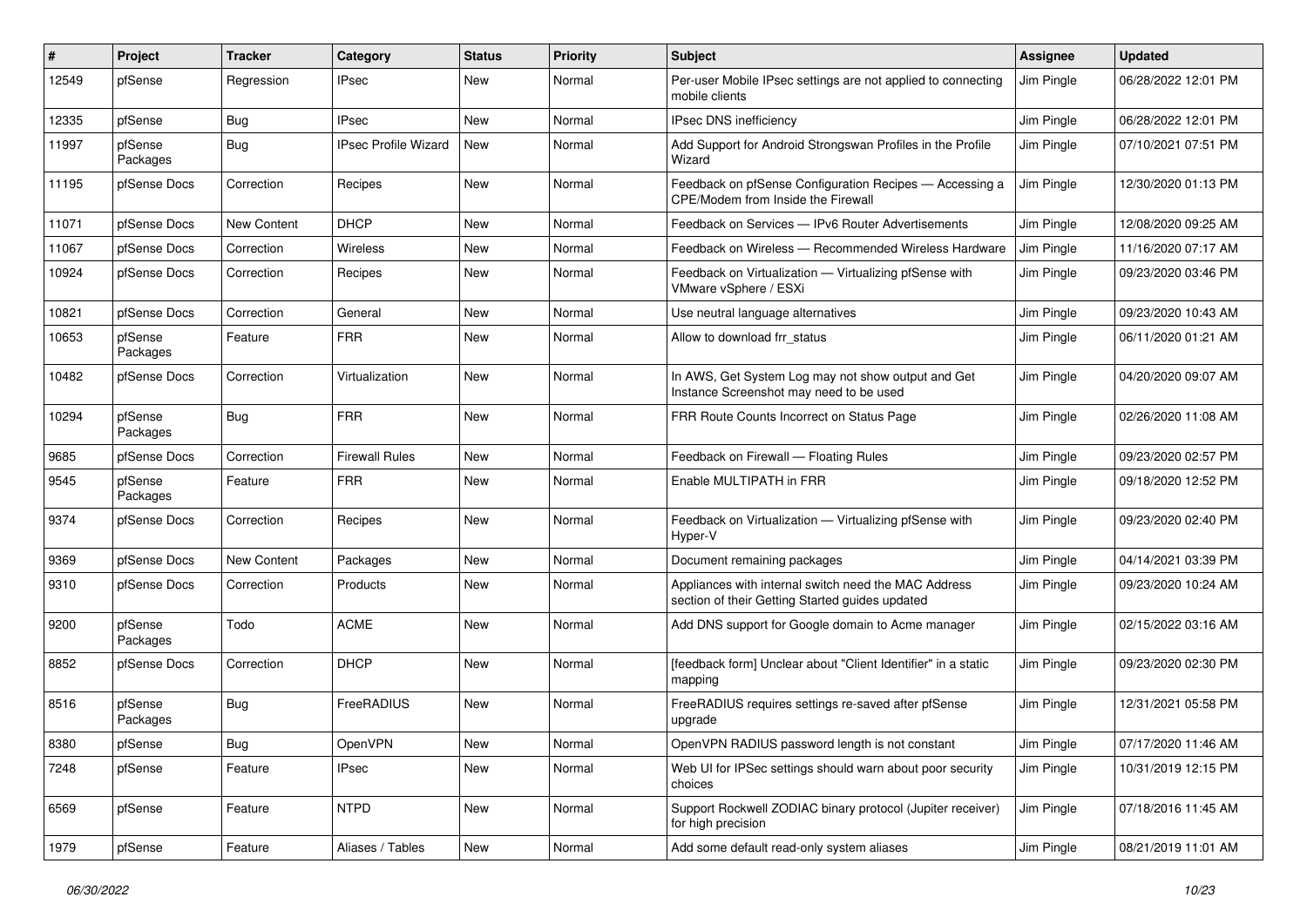| $\pmb{\#}$ | Project             | <b>Tracker</b> | Category                 | <b>Status</b>                 | <b>Priority</b> | <b>Subject</b>                                                                                                                           | <b>Assignee</b> | <b>Updated</b>      |
|------------|---------------------|----------------|--------------------------|-------------------------------|-----------------|------------------------------------------------------------------------------------------------------------------------------------------|-----------------|---------------------|
| 6624       | pfSense             | Bug            | <b>IPsec</b>             | Confirmed                     | Normal          | changes in IPsec config should down the connection                                                                                       | Jim Pingle      | 08/02/2021 12:08 PM |
| 9370       | pfSense Docs        | Correction     | General                  | In Progress                   | Normal          | Update old screenshots                                                                                                                   | Jim Pingle      | 12/03/2021 09:55 AM |
| 13245      | pfSense             | Feature        | Aliases / Tables         | <b>Pull Request</b><br>Review | Normal          | Type column on Alias lists                                                                                                               | Jim Pingle      | 06/28/2022 12:01 PM |
| 13085      | pfSense             | Feature        | OpenVPN                  | <b>Pull Request</b><br>Review | Normal          | OpenVPN: expose NBDD servers in GUI + fix GUI bugs                                                                                       | Jim Pingle      | 04/22/2022 11:09 AM |
| 11206      | pfSense<br>Packages | Feature        | <b>FRR</b>               | <b>Pull Request</b><br>Review | Normal          | <b>FRR 7.5</b>                                                                                                                           | Jim Pingle      | 01/08/2021 12:47 PM |
| 13310      | pfSense             | <b>Bug</b>     | Rules / NAT              | Feedback                      | Normal          | Each line in the NPt destination IPv6 prefix list also contains<br>the network of the previous line when multiple choices are<br>present | Jim Pingle      | 06/28/2022 12:01 PM |
| 13309      | pfSense<br>Packages | Bug            | Cron                     | Feedback                      | Normal          | Cron validation prevents special strings such as @reboot                                                                                 | Jim Pingle      | 06/28/2022 08:22 AM |
| 13229      | pfSense Docs        | Todo           | Captive Portal           | Feedback                      | Normal          | Update documentation for IPFW to PF transition for Limiters<br>and Captive Portal                                                        | Jim Pingle      | 05/27/2022 03:04 PM |
| 13223      | pfSense Docs        | New Content    | Routing / Gateways       | Feedback                      | Normal          | Document new gateway state killing behavior                                                                                              | Jim Pingle      | 05/27/2022 01:59 PM |
| 13211      | pfSense Docs        | New Content    | OpenVPN                  | Feedback                      | Normal          | OpenVPN DCO Documentation                                                                                                                | Jim Pingle      | 06/15/2022 10:42 AM |
| 12980      | pfSense Docs        | Todo           | OpenVPN                  | Feedback                      | Normal          | Add warnings against OpenVPN Shared Key mode                                                                                             | Jim Pingle      | 03/24/2022 02:11 PM |
| 12963      | pfSense<br>Packages | Feature        | Nmap                     | Feedback                      | Normal          | Run nmap scans in the background                                                                                                         | Jim Pingle      | 06/06/2022 06:55 PM |
| 12475      | pfSense<br>Packages | Bug            | OpenVPN Client<br>Export | Feedback                      | Normal          | OpenVPN Client Export does not show certificate without<br>private key                                                                   | Jim Pingle      | 02/17/2022 08:24 AM |
| 11879      | pfSense<br>Packages | Feature        | <b>ACME</b>              | Feedback                      | Normal          | Add support for SSL.com ACME server                                                                                                      | Jim Pingle      | 03/02/2022 02:03 PM |
| 11539      | pfSense             | Bug            | <b>IPsec</b>             | Feedback                      | Normal          | Mobile IPsec "split include" value of 0.0.0.0/0 causes some<br>clients to fail                                                           | Jim Pingle      | 06/28/2022 12:01 PM |
| 11345      | pfSense<br>Packages | <b>Bug</b>     | <b>FRR</b>               | Feedback                      | Normal          | FRR-OSPF - No "prefix-list" possible                                                                                                     | Jim Pingle      | 02/04/2021 11:03 PM |
| 11301      | pfSense<br>Packages | Feature        | <b>FRR</b>               | Feedback                      | Normal          | Switch FRR to use default rc file as a service control base                                                                              | Jim Pingle      | 01/28/2021 09:35 AM |
| 11204      | pfSense<br>Packages | Bug            | <b>NET-SNMP</b>          | Feedback                      | Normal          | Fix net-snmp logging to syslog                                                                                                           | Jim Pingle      | 03/19/2021 05:10 AM |
| 11130      | pfSense<br>Packages | Feature        | <b>FRR</b>               | Feedback                      | Normal          | FRR RIP support                                                                                                                          | Jim Pingle      | 12/31/2021 04:19 PM |
| 10789      | pfSense<br>Packages | Feature        | <b>FRR</b>               | Feedback                      | Normal          | FRR integrated configuration and hitless reloads                                                                                         | Jim Pingle      | 01/20/2021 11:16 PM |
| 9335       | pfSense<br>Packages | Bug            | haproxy                  | Feedback                      | Normal          | Stored XSS in HAProxy / haproxy listeners edit.php                                                                                       | Jim Pingle      | 02/18/2019 09:35 AM |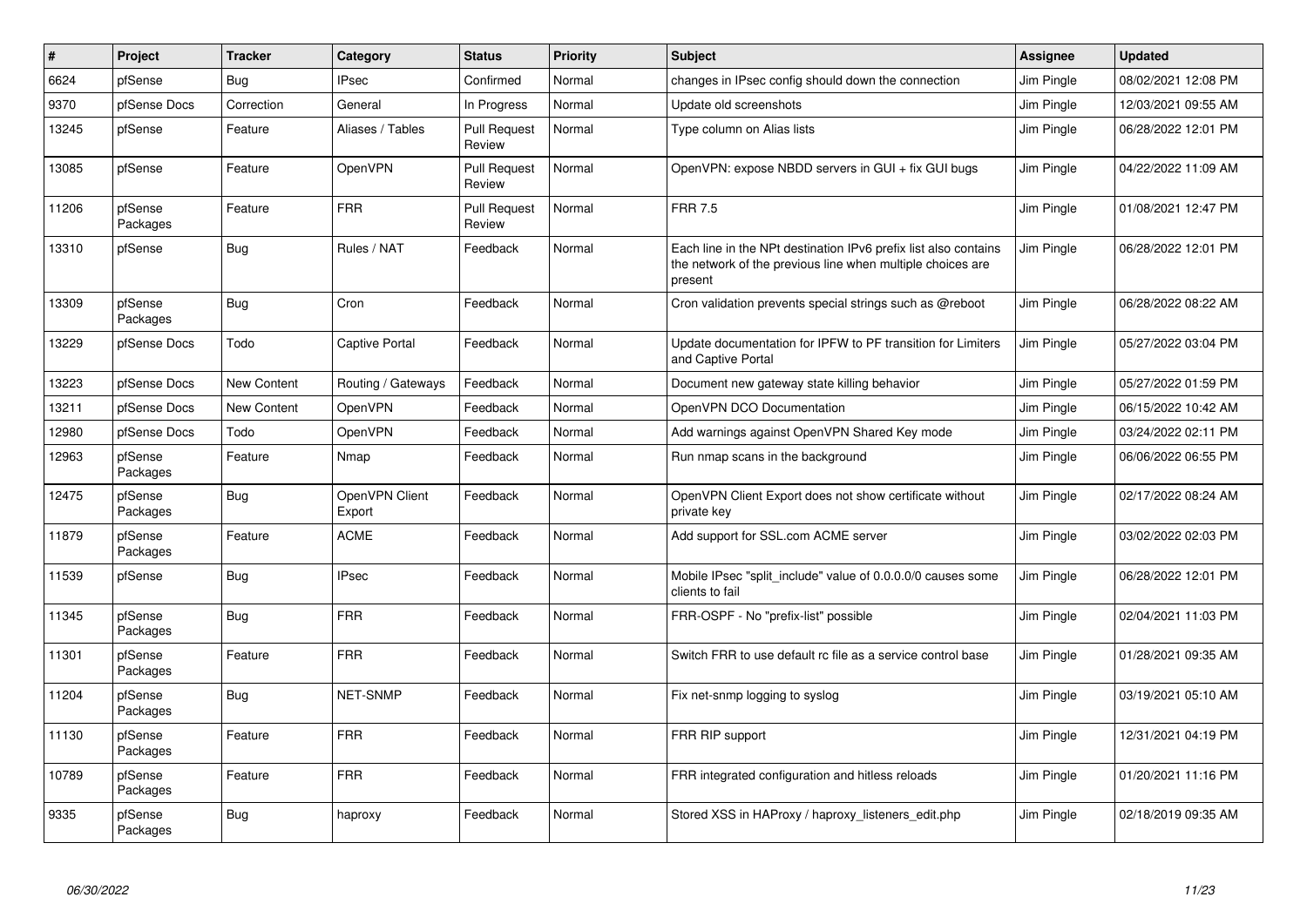| ∦     | Project             | <b>Tracker</b> | Category                            | <b>Status</b> | <b>Priority</b> | <b>Subject</b>                                                                                          | <b>Assignee</b>        | <b>Updated</b>      |
|-------|---------------------|----------------|-------------------------------------|---------------|-----------------|---------------------------------------------------------------------------------------------------------|------------------------|---------------------|
| 8315  | pfSense<br>Packages | <b>Bug</b>     | Mail report                         | Feedback      | Normal          | Mail Report mail report send() behavior different than<br>notify_via_smtp()                             | Jim Pingle             | 09/24/2019 10:12 AM |
| 10429 | pfSense<br>Packages | <b>Bug</b>     | <b>Status Traffic Totals</b>        | New           | Normal          | Status Traffic Total broken 2.4.5                                                                       | <b>Jared Dillard</b>   | 02/27/2021 07:55 PM |
| 9537  | pfSense<br>Packages | <b>Bug</b>     | <b>Status Traffic Totals</b>        | New           | Normal          | One month offset in displayed data between time changes                                                 | <b>Jared Dillard</b>   | 05/01/2020 08:27 AM |
| 8349  | pfSense             | Feature        | <b>Traffic Graphs</b>               | New           | Normal          | Show the actual numerical information (upload/download<br>speeds) in the traffic graph dashboard widget | <b>Jared Dillard</b>   | 02/28/2018 09:42 AM |
| 8274  | pfSense             | Feature        | <b>Traffic Graphs</b>               | New           | Normal          | Reverse Inverse Traffic Graph View                                                                      | Jared Dillard          | 08/14/2019 10:31 AM |
| 7267  | pfSense<br>Packages | <b>Bug</b>     | <b>Status Traffic Totals</b>        | New           | Normal          | Status Traffic Totals - Stacked Bar - Scale not high enough                                             | <b>Jared Dillard</b>   | 11/18/2020 07:38 AM |
| 5367  | pfSense             | <b>Bug</b>     | Web Interface                       | New           | Normal          | Safari repeatedly tries to reload dashboard                                                             | <b>Jared Dillard</b>   | 08/22/2016 11:08 AM |
| 1675  | pfSense             | Bug            | Captive Portal                      | New           | Normal          | Captive portal logout problems with pop-up blockers.                                                    | <b>Jared Dillard</b>   | 03/28/2016 01:37 PM |
| 7400  | pfSense             | Bug            | <b>Traffic Graphs</b>               | Assigned      | Normal          | Traffic Graphs show bad data on 2.3.3 1                                                                 | <b>Jared Dillard</b>   | 12/31/2021 05:47 PM |
| 7398  | pfSense             | Feature        | <b>Traffic Graphs</b>               | Assigned      | Normal          | Show average value of bandwidth in/out on Dashboard trafic<br>graph                                     | <b>Jared Dillard</b>   | 08/21/2019 08:56 AM |
| 6993  | pfSense             | Bug            | OpenVPN                             | New           | Normal          | OpenVPN status error during CARP state transition                                                       | James Webb             | 12/31/2021 05:44 PM |
| 13284 | pfSense<br>Packages | Feature        | FreeRADIUS                          | New           | Normal          | Option to define "Issuer" in OPT configuration.                                                         | Jakob<br>Nordgarden    | 06/19/2022 12:10 PM |
| 8072  | pfSense             | <b>Bug</b>     | <b>Traffic Shaper</b><br>(Limiters) | New           | Normal          | Limiter / Queue mask issues?                                                                            | Ivor Kreso             | 11/08/2017 07:56 PM |
| 6167  | pfSense             | <b>Bug</b>     | IPsec                               | Confirmed     | Normal          | IPsec IPComp not working                                                                                | George<br>Neville-Neil | 09/22/2020 06:07 PM |
| 13306 | pfSense<br>Packages | Todo           | Nut                                 | New           | Normal          | Update NUT to version 2.8.0 to match FreeBSD Packages                                                   | Denny Page             | 06/27/2022 10:45 AM |
| 8309  | pfSense             | Feature        | Hardware / Drivers                  | New           | Normal          | Include apuled driver to add support for LEDs on PC Engines<br>APU boards                               | Darryn Storm           | 08/20/2019 08:47 AM |
| 13261 | pfSense<br>Packages | Bug            | sudo                                | Feedback      | Normal          | Input validation rejects empty "sudo" command list, but GUI<br>text says it can be empty                | Christopher<br>Cope    | 06/27/2022 07:19 AM |
| 12924 | pfSense<br>Packages | <b>Bug</b>     | WireGuard                           | New           | Normal          | DNS Resolver WireGuard ACL Inconsistency                                                                | Christian<br>McDonald  | 04/10/2022 10:36 AM |
| 12760 | pfSense<br>Packages | <b>Bug</b>     | WireGuard                           | <b>New</b>    | Normal          | Link-local addresses disallowed on Wireguard interfaces                                                 | Christian<br>McDonald  | 02/07/2022 03:50 AM |
| 12756 | pfSense Docs        | Todo           | WireGuard                           | New           | Normal          | Feedback on pfSense Configuration Recipes - WireGuard<br>Remote Access VPN Configuration Example        | Christian<br>McDonald  | 05/31/2022 11:42 AM |
| 12715 | pfSense             | Bug            | Authentication                      | New           | Normal          | Long system startup time when LDAP is configured and<br>unavailable during startup.                     | Christian<br>McDonald  | 01/24/2022 05:50 AM |
| 12526 | pfSense<br>Packages | Feature        | WireGuard                           | New           | Normal          | WireGuard Widget                                                                                        | Christian<br>McDonald  | 11/17/2021 07:15 AM |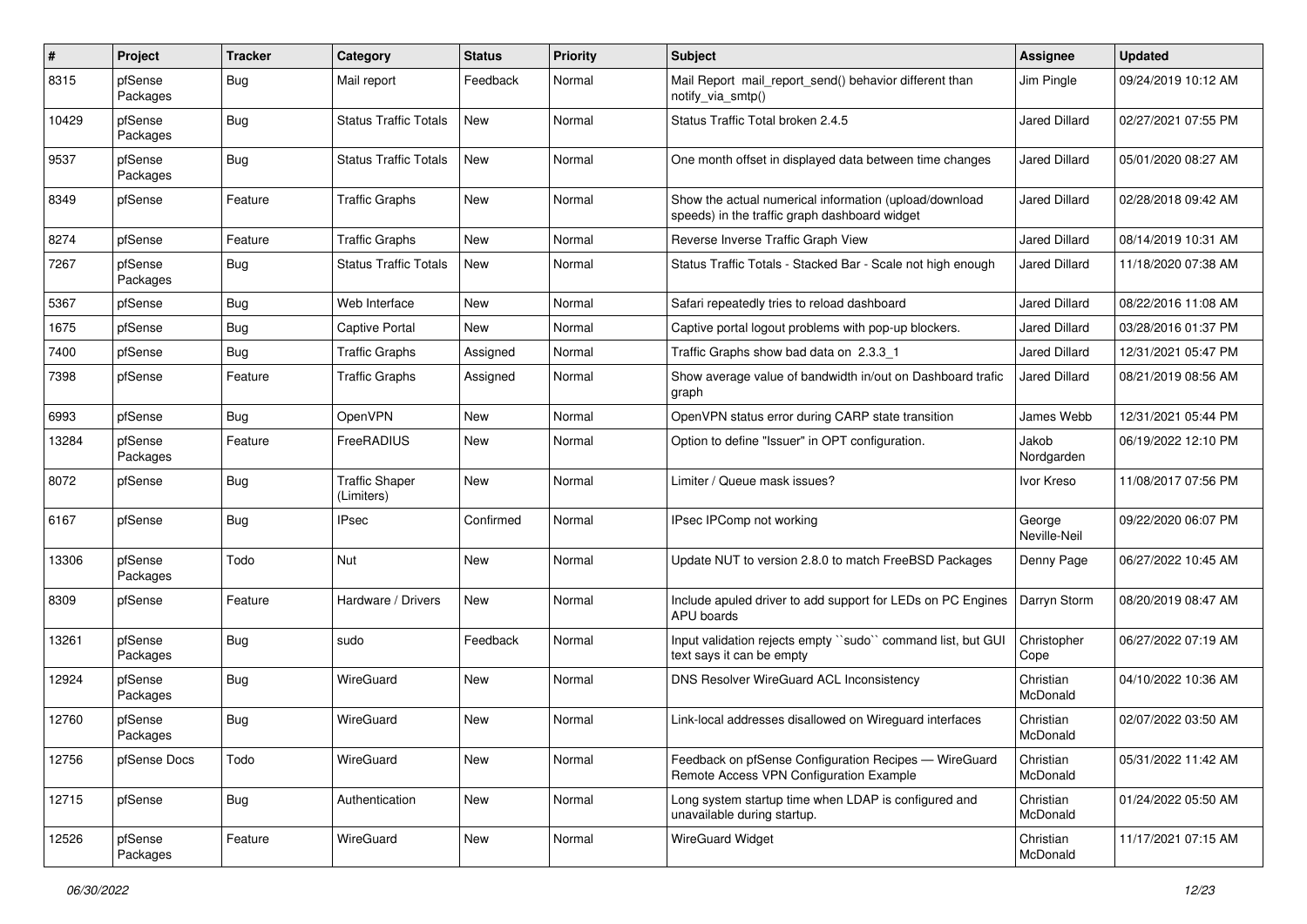| #     | Project             | <b>Tracker</b> | Category                 | <b>Status</b> | <b>Priority</b> | <b>Subject</b>                                                                                                                          | Assignee              | <b>Updated</b>      |
|-------|---------------------|----------------|--------------------------|---------------|-----------------|-----------------------------------------------------------------------------------------------------------------------------------------|-----------------------|---------------------|
| 12525 | pfSense<br>Packages | Feature        | WireGuard                | New           | Normal          | WireGuard Tunnel restore configuration                                                                                                  | Christian<br>McDonald | 11/17/2021 07:15 AM |
| 12513 | pfSense<br>Packages | Feature        | WireGuard                | New           | Normal          | WireGuard Utilization Status (Beyond Active Connection)                                                                                 | Christian<br>McDonald | 12/22/2021 08:40 PM |
| 13205 | pfSense Docs        | New Content    | Backup / Restore         | Feedback      | Normal          | <b>ZFS Boot Environment documentation</b>                                                                                               | Christian<br>McDonald | 05/31/2022 10:55 AM |
| 13115 | pfSense<br>Packages | Bug            | WireGuard                | Feedback      | Normal          | WireGuard panic due to KBI changes in<br>"udp tun func t()"                                                                             | Christian<br>McDonald | 05/15/2022 10:47 AM |
| 6651  | pfSense<br>Packages | Feature        | <b>FRR</b>               | Feedback      | Normal          | Loopback interfaces                                                                                                                     | Christian<br>McDonald | 12/25/2021 02:42 PM |
| 13093 | pfSense             | Bug            | Authentication           | In Progress   | Normal          | LDAP authentication fails with extended query and RFC2307<br>group lookups enabled                                                      | Chris Linstruth       | 06/28/2022 06:09 PM |
| 12782 | pfSense             | Todo           | Build / Release          | New           | Normal          | Disable compatibility flag                                                                                                              | <b>Brad Davis</b>     | 06/28/2022 12:01 PM |
| 13096 | pfSense<br>Packages | Feature        | Snort                    | Feedback      | Normal          | Improve robustness of Snort Rules Update Log size limitation<br>logic                                                                   | <b>Bill Meeks</b>     | 04/25/2022 12:22 PM |
| 13095 | pfSense<br>Packages | <b>Bug</b>     | Snort                    | Feedback      | Normal          | Snort VRT change in Shared Object Rules path name results<br>in failure to extract and update Snort Shared Object Rules<br>when enabled | <b>Bill Meeks</b>     | 04/25/2022 12:22 PM |
| 12573 | pfSense<br>Packages | Feature        | New Package<br>Request   | New           | Normal          | Dashboard widget with external connection map                                                                                           | aleksei<br>prokofiev  | 12/07/2021 07:38 AM |
| 13320 | pfSense Plus        | Bug            | Gateways                 | New           | Normal          | IP aliases with a CARP VIP parent are not available as VIP<br>choices for gateway groups                                                |                       | 06/29/2022 02:03 PM |
| 13305 | pfSense             | Feature        | Certificates             | New           | Normal          | Certificate Revocation page should show expiration date                                                                                 |                       | 06/27/2022 10:26 AM |
| 13297 | pfSense             | Feature        | Routing                  | New           | Normal          | Support for Gateway Groups as Static Route destinations                                                                                 |                       | 06/24/2022 07:41 AM |
| 13296 | pfSense             | Feature        | DHCP (IPv6)              | New           | Normal          | Add support for DHCP6 OPTION_PD_EXCLUDE (RFC<br>6603)                                                                                   |                       | 06/24/2022 10:10 PM |
| 13293 | pfSense             | Feature        | OpenVPN                  | New           | Normal          | Option to set auth-gen-token in OpenVPN GUI                                                                                             |                       | 06/21/2022 02:35 PM |
| 13292 | pfSense<br>Packages | Feature        | <b>ACME</b>              | New           | Normal          | Separator                                                                                                                               |                       | 06/21/2022 12:06 PM |
| 13288 | pfSense             | Bug            | Configuration<br>Backend | New           | Normal          | Encode FreeRADIUS Custom Options                                                                                                        |                       | 06/20/2022 10:36 AM |
| 13287 | pfSense             | Feature        | Configuration<br>Backend | New           | Normal          | Encode OpenVPN Custom Options                                                                                                           |                       | 06/20/2022 10:33 AM |
| 13280 | pfSense             | <b>Bug</b>     | Unknown                  | New           | Normal          | Entries duplicated in /boot/loader.conf                                                                                                 |                       | 06/19/2022 11:11 AM |
| 13279 | pfSense             | Bug            | Interfaces               | New           | Normal          | DHCP config override affects Gateway installation.                                                                                      |                       | 06/17/2022 07:25 AM |
| 13277 | pfSense             | <b>Bug</b>     | <b>IGMP Proxy</b>        | New           | Normal          | IGMP Proxy webConfigurator Page Always Produces Error                                                                                   |                       | 06/16/2022 07:50 PM |
| 13276 | pfSense             | <b>Bug</b>     | <b>IGMP Proxy</b>        | New           | Normal          | IGMP Proxy Error Message for Logging Links to System Log<br>Instead of Routing Log                                                      |                       | 06/16/2022 07:48 PM |
| 13273 | pfSense             | Bug            | DHCP (IPv4)              | New           | Normal          | dhclient can use conflicting recorded leases                                                                                            |                       | 06/14/2022 11:07 AM |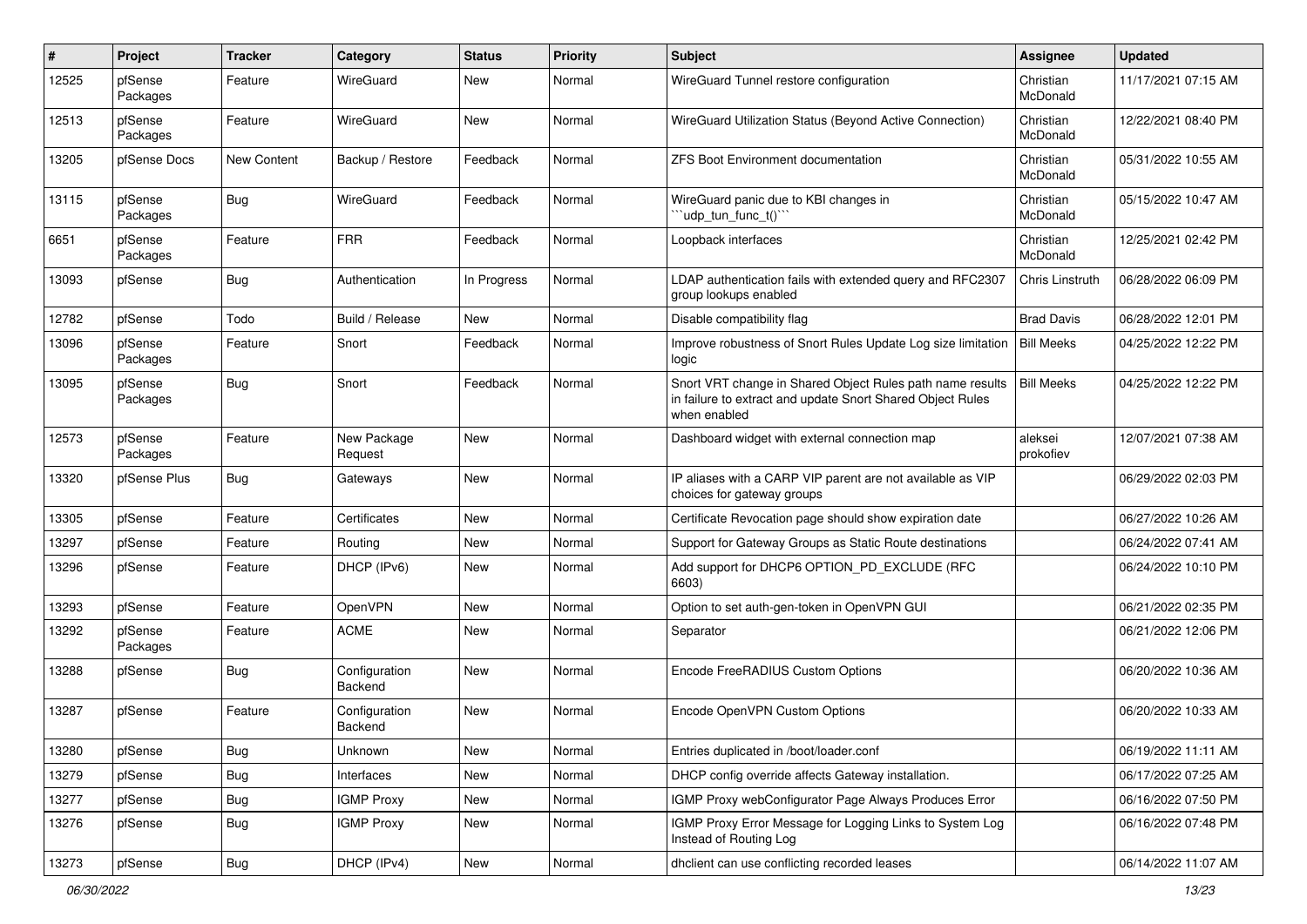| #     | Project             | <b>Tracker</b> | Category             | <b>Status</b> | <b>Priority</b> | <b>Subject</b>                                                                                  | Assignee | <b>Updated</b>      |
|-------|---------------------|----------------|----------------------|---------------|-----------------|-------------------------------------------------------------------------------------------------|----------|---------------------|
| 13267 | pfSense             | <b>Bug</b>     | OpenVPN              | New           | Normal          | dpinger continues to run on OpenVPN gateway after<br>OpenVPN service is stopped.                |          | 06/12/2022 02:49 PM |
| 13264 | pfSense             | Feature        | <b>IPsec</b>         | New           | Normal          | IPSec Phase2 select multiple PFS key groups                                                     |          | 06/10/2022 04:29 PM |
| 13260 | pfSense             | Feature        | Authentication       | New           | Normal          | Add support for OpenVPN static-challenge                                                        |          | 06/09/2022 02:04 PM |
| 13256 | pfSense             | Feature        | DHCP (IPv4)          | New           | Normal          | Better handling of duplicate IPs in static DHCP assignments                                     |          | 06/11/2022 04:51 PM |
| 13254 | pfSense             | <b>Bug</b>     | <b>DNS Resolver</b>  | New           | Normal          | DNS resolver does not update "unbound.conf" file during<br>link down events                     |          | 06/28/2022 12:01 PM |
| 13253 | pfSense             | <b>Bug</b>     | DHCP (IPv6)          | <b>New</b>    | Normal          | 'dhcp6c' is not restarted when applying settings when<br>multiple WANs are configured for DHCP6 |          | 06/28/2022 12:01 PM |
| 13252 | pfSense             | <b>Bug</b>     | Upgrade              | New           | Normal          | reduce frequency of php-fpm socket connection attempts<br>from check_reload_status              |          | 06/12/2022 11:11 AM |
| 13249 | pfSense             | <b>Bug</b>     | Console Menu         | New           | Normal          | Running playback comands multiple times results in PHP<br>error                                 |          | 06/06/2022 07:02 AM |
| 13248 | pfSense             | Regression     | DHCP (IPv6)          | New           | Normal          | IPv6 Router Advertisements runs when config.xml does not<br>contain an entry for the interface  |          | 06/05/2022 07:44 PM |
| 13246 | pfSense<br>Packages | Feature        | iperf                | New           | Normal          | iperf3 service controls do not work                                                             |          | 06/05/2022 06:51 PM |
| 13244 | pfSense             | Feature        | Web Interface        | New           | Normal          | Add help text under Timezone settings in the GUI                                                |          | 06/03/2022 01:00 PM |
| 13242 | pfSense             | Feature        | Gateway Monitoring   | New           | Normal          | Enhancements to static route creation/deletion for dpinger<br>monitor IPs                       |          | 06/03/2022 11:20 AM |
| 13237 | pfSense             | <b>Bug</b>     | DHCP (IPv6)          | New           | Normal          | dhcp6c script cannot be executed safely                                                         |          | 06/01/2022 11:20 AM |
| 13236 | pfSense Docs        | Todo           | Products             | New           | Normal          | Document link speed limitations with igc and ix on 6100/4100                                    |          | 05/31/2022 05:53 PM |
| 13224 | pfSense             | Bug            | <b>Notifications</b> | New           | Normal          | Email notification flood when UPS (NUT) and WAN send<br>notifications                           |          | 05/27/2022 01:58 AM |
| 13222 | pfSense             | Bug            | UPnP/NAT-PMP         | New           | Normal          | CARP IP does not listen for NAT-PMP packets                                                     |          | 05/26/2022 02:28 PM |
| 13207 | pfSense<br>Packages | Feature        | pfBlockerNG          | New           | Normal          | The feed column on the Alerts page is confusing                                                 |          | 05/24/2022 04:56 AM |
| 13206 | pfSense Plus        | <b>Bug</b>     | Hardware / Drivers   | New           | Normal          | SG-3100 LED GPIO hangs                                                                          |          | 06/11/2022 07:01 PM |
| 13202 | pfSense<br>Packages | <b>Bug</b>     | pfBlockerNG          | New           | Normal          | Missing Protocols on IP Feed Groups Advanced<br>Inbound/Outbound Firewall Rule settings         |          | 05/23/2022 08:58 AM |
| 13201 | pfSense<br>Packages | Feature        | pfBlockerNG          | New           | Normal          | Add FireHol Security IP Feeds                                                                   |          | 05/23/2022 06:34 AM |
| 13200 | pfSense<br>Packages | Feature        | pfBlockerNG          | New           | Normal          | Custom DNS Servers for Alert settings                                                           |          | 05/23/2022 06:16 AM |
| 13199 | pfSense<br>Packages | Feature        | pfBlockerNG          | New           | Normal          | Feed groups should not have the first listing in the group bar                                  |          | 05/23/2022 06:03 AM |
| 13198 | pfSense<br>Packages | Feature        | pfBlockerNG          | New           | Normal          | Dark Theme Styling issues - Alerts White bar                                                    |          | 05/23/2022 06:05 AM |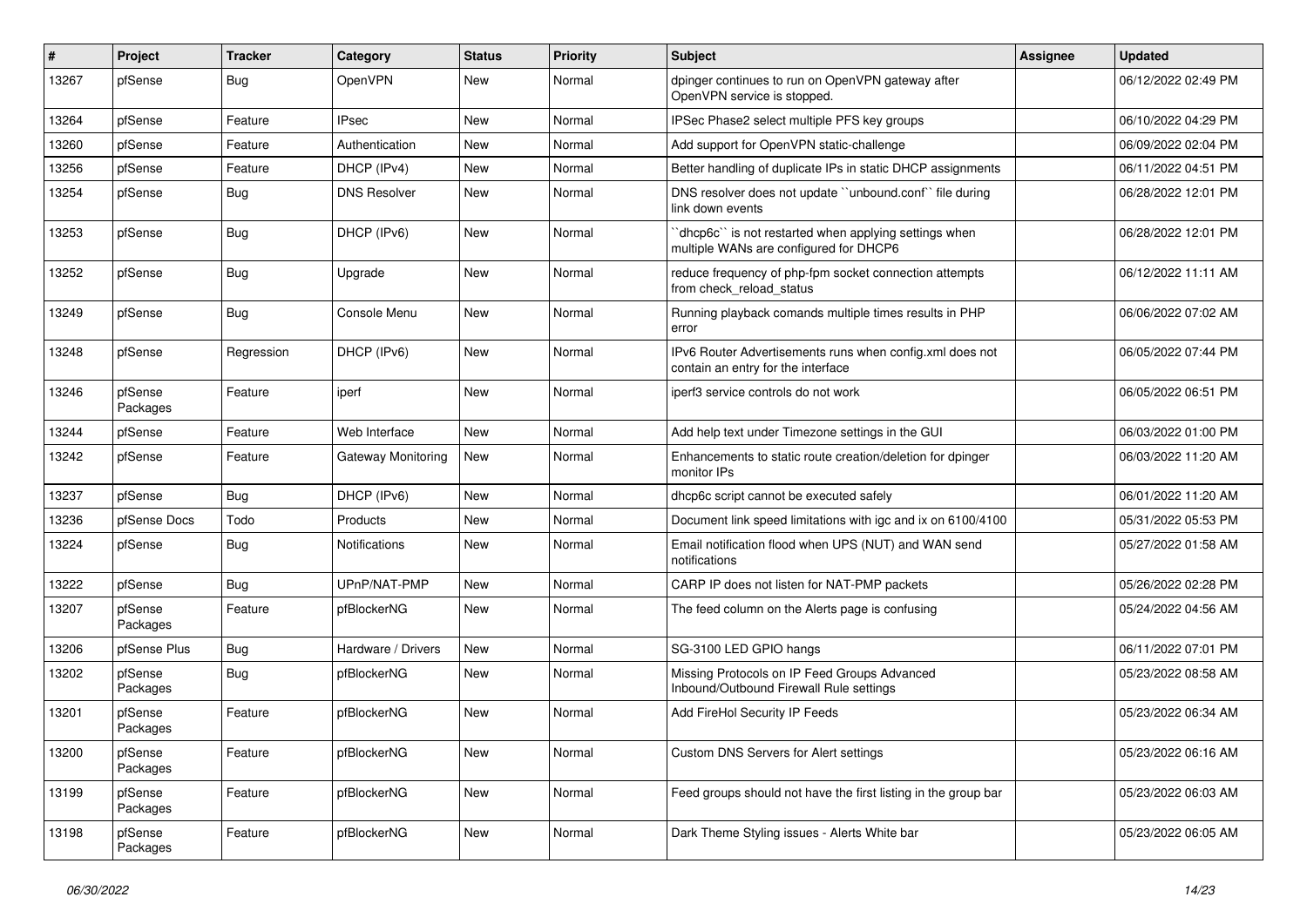| $\vert$ # | Project             | <b>Tracker</b> | Category                 | <b>Status</b> | <b>Priority</b> | <b>Subject</b>                                                                                              | Assignee | <b>Updated</b>      |
|-----------|---------------------|----------------|--------------------------|---------------|-----------------|-------------------------------------------------------------------------------------------------------------|----------|---------------------|
| 13197     | pfSense<br>Packages | Feature        | pfBlockerNG              | New           | Normal          | Put a Single donation link and a proper patreon lin in the<br>pfBlocker Support Banner / Widget             |          | 05/23/2022 05:35 AM |
| 13196     | pfSense<br>Packages | Feature        | pfBlockerNG              | New           | Normal          | remove NoVirusThanks feed                                                                                   |          | 05/23/2022 06:05 AM |
| 13195     | pfSense<br>Packages | Feature        | pfBlockerNG              | New           | Normal          | Dedicated website for Feed mangement - Community Driven                                                     |          | 05/23/2022 05:22 AM |
| 13194     | pfSense<br>Packages | Bug            | pfBlockerNG              | New           | Normal          | Remove dead Malc0de feed                                                                                    |          | 05/23/2022 05:16 AM |
| 13187     | pfSense             | Documentation  | Upgrade                  | New           | Normal          | Azure Frequently asked questions                                                                            |          | 05/20/2022 06:52 AM |
| 13167     | pfSense             | <b>Bug</b>     | Dynamic DNS              | New           | Normal          | phpDynDNS: DigitalOcean ddns update fails (bad request,<br>invalid character '-' in request id)             |          | 06/16/2022 09:30 PM |
| 13158     | pfSense             | Bug            | Web Interface            | New           | Normal          | Input validation error when applying limiter changes                                                        |          | 05/14/2022 05:32 PM |
| 13156     | pfSense<br>Packages | Regression     | pfBlockerNG              | New           | Normal          | pfBlockerNG IP block stats do not work                                                                      |          | 06/29/2022 07:00 AM |
| 13141     | pfSense<br>Packages | <b>Bug</b>     | squidguard               | New           | Normal          | wrong page squidguard block                                                                                 |          | 05/09/2022 05:33 PM |
| 13138     | pfSense<br>Packages | Feature        | pfBlockerNG              | New           | Normal          | DNS over HTTPS/TLS Blocking should be removed from<br>SafeSearch                                            |          | 05/07/2022 02:52 AM |
| 13137     | pfSense<br>Packages | Feature        | pfBlockerNG              | New           | Normal          | ckuethe/doh-blocklist.txt add to DoH feeds                                                                  |          | 05/07/2022 02:39 AM |
| 13136     | pfSense<br>Packages | Feature        | pfBlockerNG              | New           | Normal          | Add crypt0rr DNS-over-HTTPS (DOH) provider list feeds                                                       |          | 05/07/2022 02:27 AM |
| 13128     | pfSense<br>Packages | <b>Bug</b>     | Zabbix                   | <b>New</b>    | Normal          | Zabbix Agent 6: HA Server Setup                                                                             |          | 05/05/2022 01:55 AM |
| 13091     | pfSense             | Feature        | <b>OpenVPN</b>           | <b>New</b>    | Normal          | RFE: Ability to specify the order of OpenVPN Authentication<br>servers                                      |          | 04/22/2022 04:30 PM |
| 13087     | pfSense             | Bug            | OpenVPN                  | <b>New</b>    | Normal          | OpenVPN Server: hide WINS servers list when netbios option<br>is unchecked while WINS servers is checked    |          | 04/22/2022 10:29 AM |
| 13076     | pfSense             | <b>Bug</b>     | Gateway Monitoring       | New           | Normal          | Marking a gateway as down does not affect IPsec entries<br>using gateway groups                             |          | 06/28/2022 12:01 PM |
| 13074     | pfSense Plus        | <b>Bug</b>     | Cryptographic<br>Modules | New           | Normal          | AES-GCM with SafeXcel on Netgate 2100 causes MBUF<br>overload                                               |          | 06/12/2022 11:14 AM |
| 13073     | pfSense<br>Packages | Bug            | Squid                    | <b>New</b>    | Normal          | ClamAV - clamd dies with high CPU load and thus the<br>C-ICAP of squid-reverse proxy causes http:500 errors |          | 04/19/2022 05:38 AM |
| 13068     | pfSense             | Bug            | Aliases / Tables         | New           | Normal          | Error loading rules when URL Table IPs content is empty                                                     |          | 04/17/2022 09:07 PM |
| 13067     | pfSense             | Bug            | <b>FilterDNS</b>         | <b>New</b>    | Normal          | filterdns resolve interval is twice the intended value                                                      |          | 04/17/2022 07:45 PM |
| 13058     | pfSense             | Todo           | Rules / NAT              | New           | Normal          | Add static routes and directly connected networks back to<br>policy route negation rules                    |          | 04/13/2022 08:05 AM |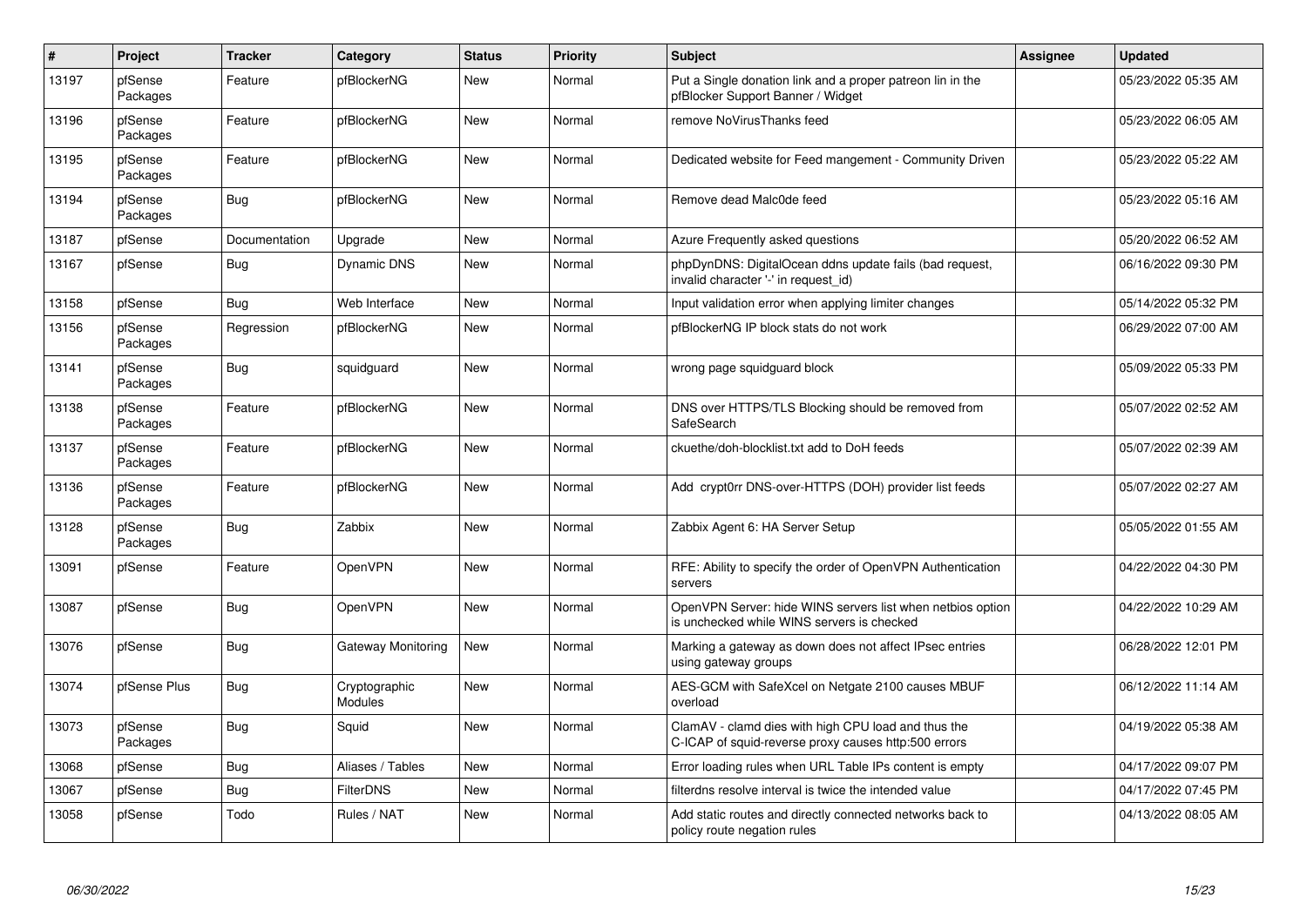| #     | Project             | <b>Tracker</b>     | Category                                        | <b>Status</b> | Priority | <b>Subject</b>                                                                                                        | Assignee | <b>Updated</b>      |
|-------|---------------------|--------------------|-------------------------------------------------|---------------|----------|-----------------------------------------------------------------------------------------------------------------------|----------|---------------------|
| 13053 | pfSense<br>Packages | <b>Bug</b>         | <b>ACME</b>                                     | New           | Normal   | LoopiaAPI error handling                                                                                              |          | 05/05/2022 10:58 AM |
| 13051 | pfSense             | Bug                | <b>Traffic Shaper</b><br>(ALTQ)                 | New           | Normal   | Firewall traffic shaper by interface selection unknow                                                                 |          | 04/12/2022 07:03 AM |
| 13046 | pfSense             | <b>Bug</b>         | Rules / NAT                                     | New           | Normal   | Floating rule applied to IPv6 interface with a SLAAC DHCPv6<br>gateway reports error on boot                          |          | 04/11/2022 09:50 AM |
| 13045 | pfSense<br>Packages | Bug                | WireGuard                                       | New           | Normal   | Firewall floating rules ignore WireGuard traffic                                                                      |          | 04/11/2022 09:40 AM |
| 13044 | pfSense<br>Packages | Feature            | Mail report                                     | New           | Normal   | Customized reporting                                                                                                  |          | 04/11/2022 09:22 AM |
| 13043 | pfSense<br>Packages | Bug                | WireGuard                                       | New           | Normal   | OSPF over Wireguard interface doesn't populate neighbors<br>after reboot                                              |          | 04/11/2022 09:22 AM |
| 13039 | pfSense<br>Packages | Feature            | AWS VPC                                         | New           | Normal   | Handle transit gateway VPNs in the AWS VPN wizard                                                                     |          | 04/11/2022 07:31 AM |
| 13018 | pfSense<br>Packages | <b>Bug</b>         | pfBlockerNG                                     | New           | Normal   | TLD and DNSBL Safesearch DOH conflict disables TLD<br>block when conflicting DOH FQDN is deselected or<br>whitelisted |          | 04/01/2022 05:59 PM |
| 13017 | pfSense             | Feature            | Packet Capture                                  | New           | Normal   | Packet capture: add preview results while capture is running                                                          |          | 04/09/2022 11:08 AM |
| 13016 | pfSense Docs        | <b>New Content</b> | Virtualization                                  | New           | Normal   | Workaround for bandwith issues since 2.6 when installed in<br>Hyper-V                                                 |          | 04/01/2022 01:06 PM |
| 13009 | pfSense             | Feature            | OpenVPN                                         | New           | Normal   | Add option for multiple remote addresses to OpenVPN Client                                                            |          | 03/31/2022 12:42 PM |
| 13003 | pfSense             | <b>Bug</b>         | Hardware / Drivers                              | New           | Normal   | Malicious Driver Detection event on ixl driver                                                                        |          | 06/25/2022 05:00 PM |
| 12982 | pfSense<br>Packages | <b>Bug</b>         | FreeRADIUS                                      | New           | Normal   | FreeRadius RadReply table entries missing from pf                                                                     |          | 06/19/2022 05:38 PM |
| 12974 | pfSense Plus        | Bug                | Installer                                       | New           | Normal   | Typing anything into 1100/2100 recovery installer causes<br>process to stop                                           |          | 06/05/2022 04:10 PM |
| 12960 | pfSense             | <b>Bug</b>         | Installer                                       | New           | Normal   | VGA installer image defaults to serial console, serial console<br>is default in GUI settings                          |          | 06/28/2022 12:01 PM |
| 12950 | pfSense             | Bug                | Routing                                         | New           | Normal   | OpenVPN as default gateway does not get set at boot time                                                              |          | 04/09/2022 05:46 PM |
| 12938 | pfSense             | <b>Bug</b>         | <b>IPv6 Router</b><br>Advertisements<br>(RADVD) | New           | Normal   | MaxRtrAdvInterval would allow stale DNS servers to be<br>deleted faster                                               |          | 03/12/2022 09:37 AM |
| 12927 | pfSense             | <b>Bug</b>         | OpenVPN                                         | <b>New</b>    | Normal   | OpenVPN with OCSP enabled allows connections with<br>revoked certificates                                             |          | 03/24/2022 08:22 AM |
| 12922 | pfSense             | <b>Bug</b>         | DHCP (IPv4)                                     | New           | Normal   | Classless static routes received on DHCP WAN can override<br>chosen default gateway                                   |          | 03/28/2022 10:08 AM |
| 12918 | pfSense<br>Packages | Feature            | pfBlockerNG                                     | New           | Normal   | pfBlockerNG-devel changes from xmlrpc sync do not take<br>effect immediately                                          |          | 03/07/2022 02:29 PM |
| 12905 | pfSense             | <b>Bug</b>         | Web Interface                                   | New           | Normal   | Add VLAN Re-assignment to Import Interface Mismatch<br>Wizard                                                         |          | 03/07/2022 08:05 AM |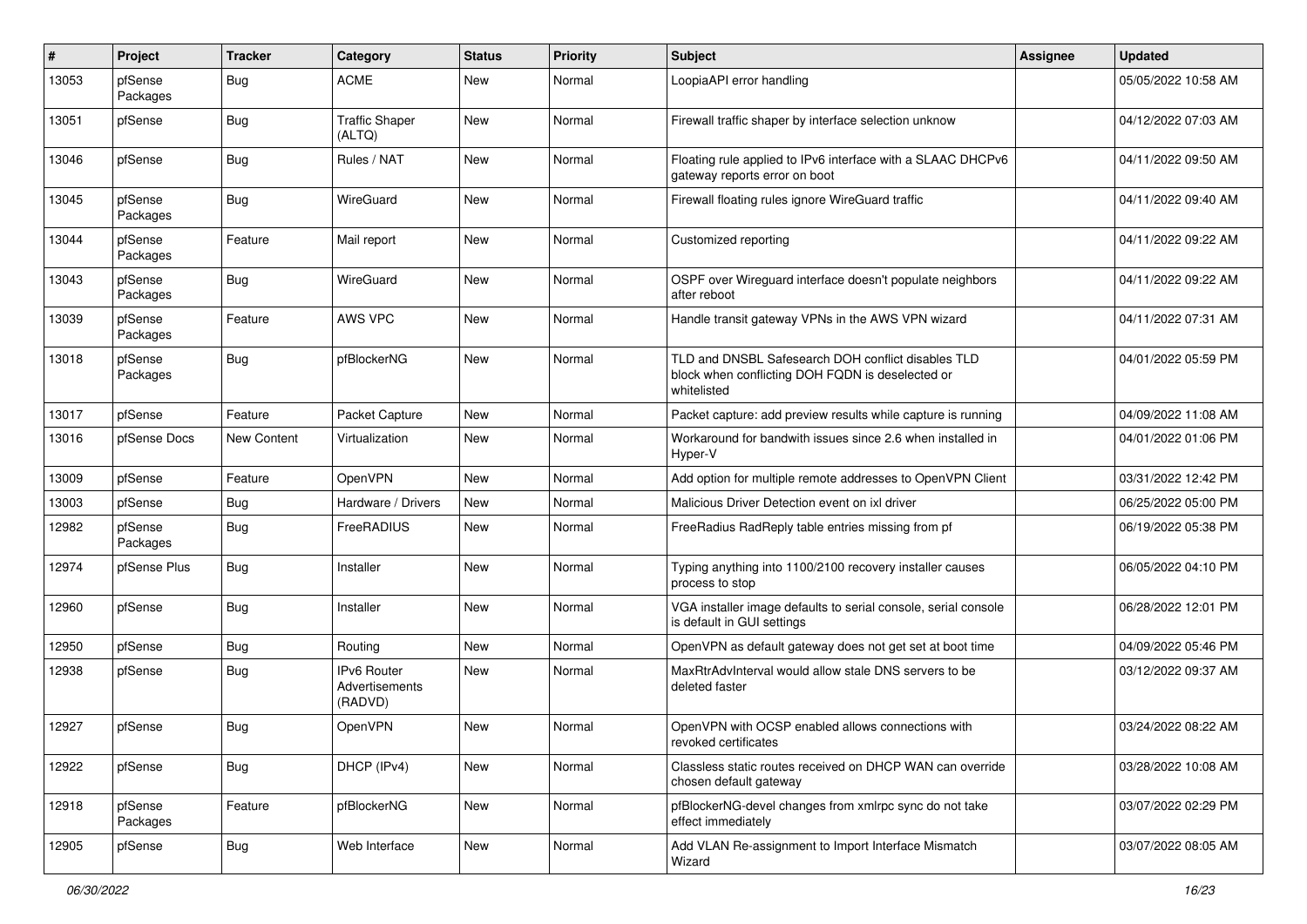| $\pmb{\#}$ | Project             | <b>Tracker</b>     | Category               | <b>Status</b> | Priority | <b>Subject</b>                                                                                                | Assignee | <b>Updated</b>      |
|------------|---------------------|--------------------|------------------------|---------------|----------|---------------------------------------------------------------------------------------------------------------|----------|---------------------|
| 12903      | pfSense             | Feature            | Notifications          | New           | Normal   | alternative authentication methods for email notifications?                                                   |          | 03/07/2022 07:52 AM |
| 12899      | pfSense<br>Packages | <b>Bug</b>         | Suricata               | <b>New</b>    | Normal   | Suricata doesn't honor Pass List                                                                              |          | 03/04/2022 01:22 PM |
| 12889      | pfSense<br>Packages | Feature            | <b>FRR</b>             | <b>New</b>    | Normal   | FRR GUI add set ipv6 next-hop global                                                                          |          | 03/02/2022 06:10 AM |
| 12888      | pfSense             | Bug                | Rules / NAT            | <b>New</b>    | Normal   | pfSense sends un-NATed packets during OpenVPN startup                                                         |          | 03/01/2022 03:13 PM |
| 12883      | pfSense Docs        | Todo               | <b>DNS</b>             | <b>New</b>    | Normal   | Feedback on Services - DNS Resolver - Host Overrides                                                          |          | 02/28/2022 07:54 PM |
| 12875      | pfSense             | Bug                | Package System         | New           | Normal   | Import zabbix-agent6 and zabbix-proxy6 from FreeBSD Ports                                                     |          | 05/28/2022 06:50 PM |
| 12874      | pfSense             | Feature            | OpenVPN                | <b>New</b>    | Normal   | OpenVPN RADIUS Framed-Pool                                                                                    |          | 02/25/2022 02:24 PM |
| 12861      | pfSense Docs        | Correction         | Hardware               | New           | Normal   | pfSense hardware tuning guide references obsolete interface<br>loader variable & buffer limits                |          | 02/23/2022 05:31 PM |
| 12860      | pfSense<br>Packages | Feature            | New Package<br>Request | New           | Normal   | add mmc-utils package to all images                                                                           |          | 02/24/2022 07:18 AM |
| 12859      | pfSense<br>Packages | Feature            | Zabbix                 | New           | Normal   | Add Zabbix 6.0 LTS (agent and proxy) packages                                                                 |          | 02/23/2022 07:11 AM |
| 12857      | pfSense             | Bug                | Gateways               | <b>New</b>    | Normal   | Firewall gateway goes away when making changes to<br>Bridge0 device                                           |          | 02/27/2022 11:20 AM |
| 12848      | pfSense             | Feature            | Dynamic DNS            | <b>New</b>    | Normal   | Evaluation of the DynDNS "Result Match" string                                                                |          | 02/22/2022 02:01 AM |
| 12845      | pfSense<br>Packages | Bug                | softflowd              | New           | Normal   | softflowd wrong vlan tag                                                                                      |          | 02/21/2022 10:40 AM |
| 12828      | pfSense             | Bug                | <b>Wireless</b>        | New           | Normal   | pfSense keeps crashing (Fatal trap 12: page fault while in<br>kernel mode)                                    |          | 02/21/2022 07:55 AM |
| 12823      | pfSense             | Bug                | DHCP (IPv6)            | New           | Normal   | Multiple DHCP6 WAN connections PPPoE interface<br>'defached' status                                           |          | 02/18/2022 05:39 AM |
| 12822      | pfSense<br>Packages | Bug                | pfBlockerNG            | New           | Normal   | IPv4 Source ASN format not working                                                                            |          | 02/18/2022 10:47 AM |
| 12812      | pfSense<br>Packages | Feature            | arpwatch               | <b>New</b>    | Normal   | Would it be helpful if the FreeBSD net-mgmt/arpwatch port<br>had an option to use mail/dma for mail delivery? |          | 02/16/2022 06:09 PM |
| 12806      | pfSense<br>Packages | Todo               | node_exporter          | New           | Normal   | Update node_exporter to 1.3.1                                                                                 |          | 02/15/2022 05:26 PM |
| 12797      | pfSense             | <b>Bug</b>         | UPnP/NAT-PMP           | <b>New</b>    | Normal   | UPnP+STUN forms invalid outbound NAT rules using the<br>external address discovered from STUN                 |          | 02/15/2022 01:01 PM |
| 12791      | pfSense Docs        | <b>New Content</b> | Diagnostics            | <b>New</b>    | Normal   | Diagnostic Information for Support (pfSense)                                                                  |          | 02/13/2022 08:49 PM |
| 12787      | pfSense Docs        | Todo               | <b>IPsec</b>           | New           | Normal   | Feedback on pfSense Configuration Recipes - Routing<br>Internet Traffic Through a Site-to-Site IPsec Tunnel   |          | 02/11/2022 11:28 PM |
| 12774      | pfSense             | Bug                | Backup / Restore       | New           | Normal   | Picture widget image is not saved in backup                                                                   |          | 04/04/2022 04:48 AM |
| 12768      | pfSense             | Feature            | Upgrade                | New           | Normal   | pfSense-repo: Make sure default config file exists                                                            |          | 06/28/2022 12:01 PM |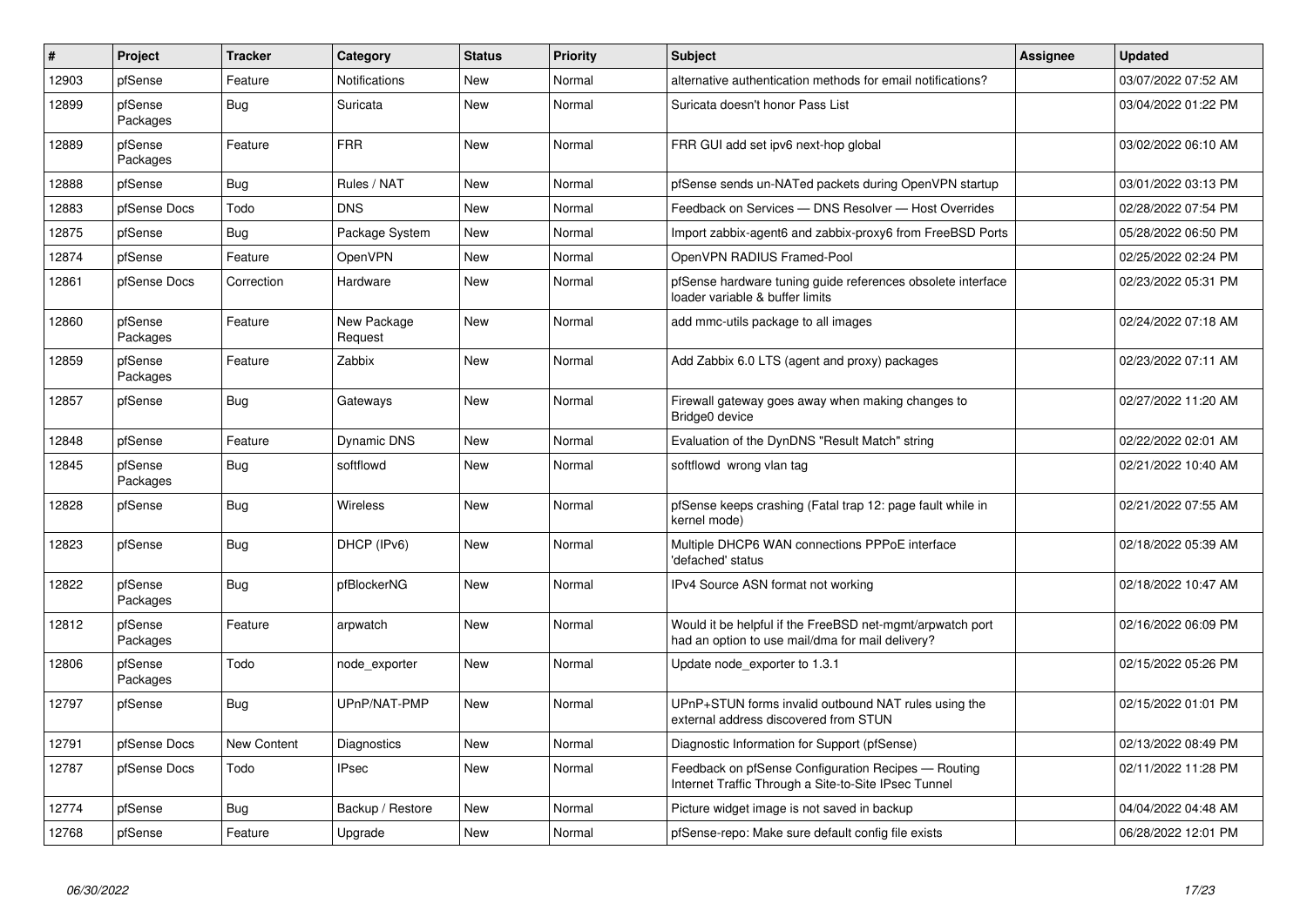| #     | Project             | <b>Tracker</b> | Category               | <b>Status</b> | <b>Priority</b> | Subject                                                                                                                               | Assignee | <b>Updated</b>      |
|-------|---------------------|----------------|------------------------|---------------|-----------------|---------------------------------------------------------------------------------------------------------------------------------------|----------|---------------------|
| 12767 | pfSense<br>Packages | <b>Bug</b>     | Avahi                  | New           | Normal          | Package radavahi-daemon does does not exist in current<br>pfSense version and it has been removed"" message on<br>pfSense 2.7 restore |          | 02/07/2022 11:28 AM |
| 12764 | pfSense             | <b>Bug</b>     | Gateways               | New           | Normal          | VTI gateway status is pending after assigning the VTI<br>interface                                                                    |          | 02/07/2022 05:41 AM |
| 12751 | pfSense<br>Packages | <b>Bug</b>     | <b>FRR</b>             | New           | Normal          | Improve FRR route restoration after gateway events                                                                                    |          | 02/06/2022 11:07 PM |
| 12748 | pfSense<br>Packages | Feature        | Suricata               | <b>New</b>    | Normal          | Suricata blocked page timestamp breakout to it's own<br>sortable column                                                               |          | 02/01/2022 12:06 PM |
| 12747 | pfSense             | <b>Bug</b>     | Logging                | <b>New</b>    | Normal          | System log is filled by sshguard                                                                                                      |          | 06/30/2022 05:21 AM |
| 12737 | pfSense             | Bug            | Certificates           | New           | Normal          | CApath is not defined by default in curl                                                                                              |          | 06/28/2022 12:01 PM |
| 12730 | pfSense             | Bug            | <b>Captive Portal</b>  | New           | Normal          | RADIUS accounting does not work if WAN is down                                                                                        |          | 01/26/2022 05:13 AM |
| 12726 | pfSense             | Bug            | Authentication         | New           | Normal          | LDAP select container button auto populate                                                                                            |          | 01/25/2022 01:48 PM |
| 12717 | pfSense<br>Packages | Todo           | Squid                  | New           | Normal          | Squid 5.x Branch                                                                                                                      |          | 01/25/2022 06:24 PM |
| 12711 | pfSense<br>Packages | Feature        | Telegraf               | New           | Normal          | Add InfluxDB V2 support                                                                                                               |          | 01/21/2022 02:54 AM |
| 12708 | pfSense             | Bug            | Aliases / Tables       | New           | Normal          | alias with non resolving DNS entry breaks underlying pf table                                                                         |          | 02/20/2022 06:13 PM |
| 12679 | pfSense             | Feature        | Interfaces             | New           | Normal          | Remind user to update DHCPv6 range when changing<br>interface IPv6 prefix                                                             |          | 01/12/2022 07:36 AM |
| 12676 | pfSense             | Feature        | Rules / NAT            | New           | Normal          | Add the Tagged option on the Port Forward rules edit page                                                                             |          | 01/11/2022 05:52 AM |
| 12667 | pfSense<br>Packages | Bug            | WireGuard              | New           | Normal          | Firewall Crashed After Upgrading Wireguard                                                                                            |          | 01/07/2022 09:18 AM |
| 12665 | pfSense             | Feature        | Rules / NAT            | New           | Normal          | Ability to add custom pf rules from the GUI                                                                                           |          | 01/07/2022 09:30 AM |
| 12659 | pfSense Docs        | Todo           | Hardware               | New           | Normal          | Feedback on Hardware - Hardware Tuning and<br>Troubleshooting - Flow Control for ix                                                   |          | 01/16/2022 10:22 AM |
| 12658 | pfSense<br>Packages | Feature        | darkstat               | New           | Normal          | Adding prometheus metrics to darkstat                                                                                                 |          | 05/27/2022 09:44 PM |
| 12656 | pfSense<br>Packages | Feature        | New Package<br>Request | New           | Normal          | <b>NextDNS</b>                                                                                                                        |          | 01/31/2022 01:50 AM |
| 12655 | pfSense<br>Packages | Bug            | Telegraf               | New           | Normal          | telegraf, wireguard plugin failing                                                                                                    |          | 12/30/2021 05:51 PM |
| 12648 | pfSense             | <b>Bug</b>     | <b>Captive Portal</b>  | New           | Normal          | Undocumented variables 'listenporthttp' and 'listenporthttps'                                                                         |          | 12/28/2021 10:44 AM |
| 12625 | pfSense             | Feature        | Logging                | New           | Normal          | Granular logging options for default firewall rules.                                                                                  |          | 12/21/2021 06:39 PM |
| 12612 | pfSense             | Bug            | <b>DNS Resolver</b>    | New           | Normal          | DNS Resolver is restarted during every "rc.newwanip" event                                                                            |          | 06/28/2022 12:01 PM |
| 12602 | pfSense             | Feature        | Dynamic DNS            | New           | Normal          | DHCPv6 should allow DDNS Client updates for hosts                                                                                     |          | 12/15/2021 11:00 AM |
| 12600 | pfSense             | Feature        | Aliases / Tables       | New           | Normal          | allow custom mask for a network alias created from a FQDN                                                                             |          | 12/15/2021 10:50 AM |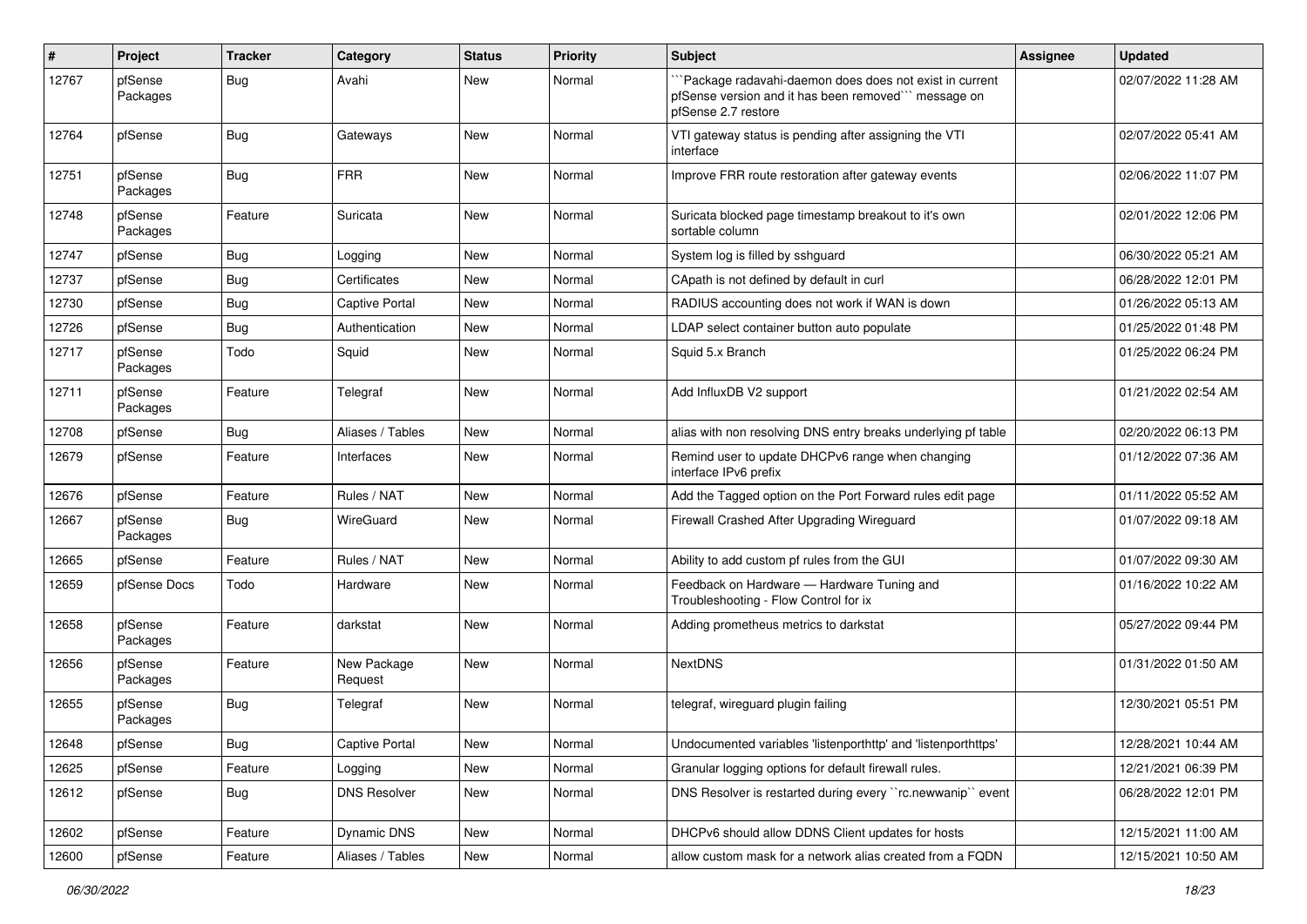| ∦     | Project             | <b>Tracker</b>     | Category                    | <b>Status</b> | <b>Priority</b> | <b>Subject</b>                                                                                                            | Assignee | <b>Updated</b>      |
|-------|---------------------|--------------------|-----------------------------|---------------|-----------------|---------------------------------------------------------------------------------------------------------------------------|----------|---------------------|
| 12597 | pfSense Docs        | <b>New Content</b> | Hardware                    | New           | Normal          | How to reset IPMI settings and password for Netgate<br>appliances                                                         |          | 05/07/2022 12:33 PM |
| 12581 | pfSense             | Regression         | DHCP (IPv6)                 | New           | Normal          | CARP IPv6 assigned address does not get advertised to<br>endpoints with RADV                                              |          | 12/16/2021 02:34 PM |
| 12570 | pfSense Docs        | Correction         | General                     | New           | Normal          | Active appliance list missing 6100                                                                                        |          | 12/06/2021 11:41 AM |
| 12563 | pfSense             | <b>Bug</b>         | OpenVPN                     | New           | Normal          | OpenVPN server doesn't support Framed-IPv6-Address<br>RADIUS attribute                                                    |          | 12/03/2021 11:19 AM |
| 12553 | pfSense             | Feature            | Backup / Restore            | New           | Normal          | Auto Config Backup: Allow selecting multiple backups for<br>deletion                                                      |          | 02/22/2022 04:27 AM |
| 12552 | pfSense             | Bug                | OpenVPN                     | New           | Normal          | "Pull DNS" option within OpenVPN client does not cause<br>pfSense to use DNS servers assigned by remote OpenVPN<br>server |          | 12/08/2021 08:45 AM |
| 12546 | pfSense Plus        | Feature            | Authentication              | <b>New</b>    | Normal          | Add 2FA Support to pfSense Plus Local Database<br>Authentication                                                          |          | 06/25/2022 05:30 PM |
| 12542 | pfSense             | Bug                | <b>Virtual IP Addresses</b> | New           | Normal          | Cannot assign a same IPv6 Link-Local address to different<br>interfaces                                                   |          | 11/25/2021 01:41 AM |
| 12538 | pfSense<br>Packages | Bug                | <b>PIMD</b>                 | New           | Normal          | PIMD sub-interface bug                                                                                                    |          | 11/20/2021 09:44 PM |
| 12535 | pfSense             | Documentation      | Routing                     | <b>New</b>    | Normal          | Negate Rules function does not match the description                                                                      |          | 11/19/2021 02:03 PM |
| 12534 | pfSense Plus        | Feature            | Hardware / Drivers          | New           | Normal          | Generate a ISO Image for Remote Restore of pfSense Plus<br>on the XG-1537 and 1541 units with IPMI                        |          | 05/30/2022 10:28 AM |
| 12524 | pfSense Plus        | Feature            | <b>Operating System</b>     | New           | Normal          | OpenSSL QAT Engine                                                                                                        |          | 04/10/2022 02:54 AM |
| 12519 | pfSense             | Bug                | Authentication              | New           | Normal          | Fail authentication using special character in password via<br>the LDAP connector                                         |          | 11/12/2021 07:39 AM |
| 12509 | pfSense             | <b>Bug</b>         | OpenVPN                     | New           | Normal          | Deffered authentication does not work with auth-gen-token<br>external-auth or pusk "auth-token"                           |          | 11/08/2021 04:01 AM |
| 12508 | pfSense             | <b>Bug</b>         | <b>DHCP Relay</b>           | New           | Normal          | DHCP Relay over VPN                                                                                                       |          | 11/06/2021 11:25 AM |
| 12504 | pfSense             | <b>Bug</b>         | Interfaces                  | New           | Normal          | BCM57412 NetXtreme-E 10Gb RDMA Ethernet controller<br>issue                                                               |          | 11/05/2021 04:51 AM |
| 12502 | pfSense<br>Packages | Feature            | syslog-ng                   | New           | Normal          | Syslog-ng Configuration Library (scl) missing                                                                             |          | 11/02/2021 06:06 PM |
| 12491 | pfSense<br>Packages | Feature            | squidguard                  | New           | Normal          | squidguard: allow multiple regex                                                                                          |          | 10/28/2021 03:30 PM |
| 12483 | pfSense             | <b>Bug</b>         | Configuration<br>Backend    | New           | Normal          | GUI creates inconsistent config.xml                                                                                       |          | 10/23/2021 06:48 AM |
| 12473 | pfSense             | Feature            | <b>IPsec</b>                | New           | Normal          | Allow user adjustment of IPsec Keep Alive periodic checks                                                                 |          | 12/22/2021 05:59 AM |
| 12467 | pfSense             | <b>Bug</b>         | Captive Portal              | New           | Normal          | CP error on client disconnect after reboot                                                                                |          | 10/17/2021 05:35 AM |
| 12465 | pfSense<br>Packages | Feature            | haproxy                     | New           | Normal          | Add forwardfor advanced usecases                                                                                          |          | 10/16/2021 07:35 PM |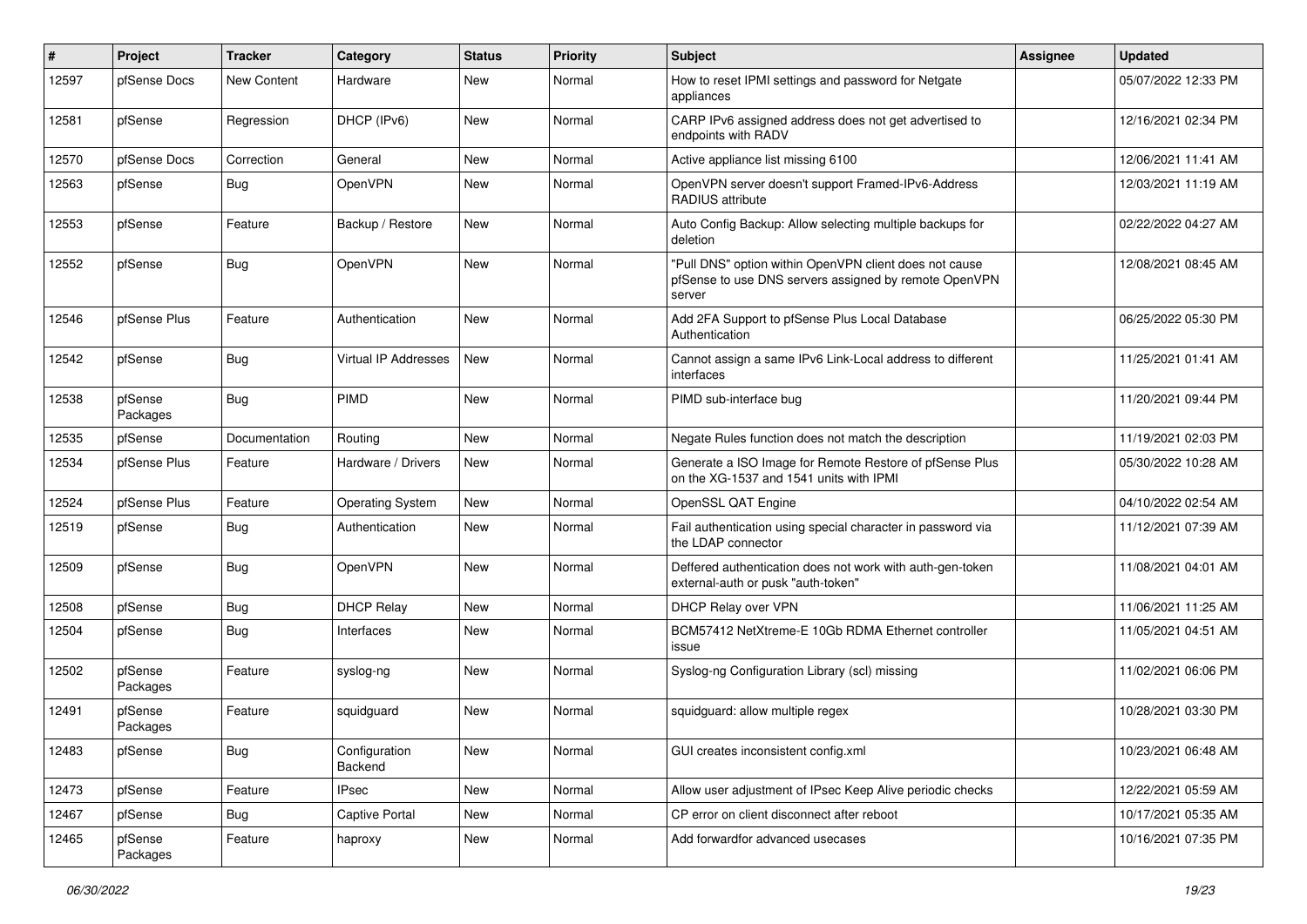| $\sharp$ | Project             | <b>Tracker</b> | Category                    | <b>Status</b> | <b>Priority</b> | <b>Subject</b>                                                                                                                      | <b>Assignee</b> | <b>Updated</b>      |
|----------|---------------------|----------------|-----------------------------|---------------|-----------------|-------------------------------------------------------------------------------------------------------------------------------------|-----------------|---------------------|
| 12461    | pfSense Docs        | Todo           | Hardware                    | New           | Normal          | Improve macOS Serial Command Instructions                                                                                           |                 | 10/15/2021 03:47 PM |
| 12459    | pfSense             | Todo           | <b>Virtual IP Addresses</b> | New           | Normal          | Add IP Alias subnet input validation                                                                                                |                 | 10/15/2021 09:35 AM |
| 12458    | pfSense             | Feature        | Authentication              | <b>New</b>    | Normal          | Use "unixHomeDirectory" instead of "homeDirectory" when<br>LDAP authentication server is Active Directory                           |                 | 10/15/2021 08:18 AM |
| 12451    | pfSense             | <b>Bug</b>     | <b>Virtual IP Addresses</b> | <b>New</b>    | Normal          | deleteVIP() does not check RFC2136 Update Source                                                                                    |                 | 10/13/2021 10:06 AM |
| 12444    | pfSense<br>Packages | Bug            | ntop                        | <b>New</b>    | Normal          | ntopng throws errors when viewing single host                                                                                       |                 | 10/11/2021 12:39 PM |
| 12436    | pfSense             | Bug            | PPPoE Server                | <b>New</b>    | Normal          | Pppoe server config gui does not allow setting of chap<br>authentication, and sets the network start address for<br>allocation to 0 |                 | 10/21/2021 08:15 AM |
| 12427    | pfSense<br>Packages | Todo           | haproxy                     | <b>New</b>    | Normal          | ha-proxy: action order in the GUI is not keeped in the<br>resulting ha-proxy configuration                                          |                 | 10/06/2021 07:02 AM |
| 12421    | pfSense             | <b>Bug</b>     | Rules / NAT                 | <b>New</b>    | Normal          | IPV6 limiter bug                                                                                                                    |                 | 10/02/2021 08:44 AM |
| 12411    | pfSense Docs        | Todo           | <b>High Availability</b>    | <b>New</b>    | Normal          | Feedback on High Availability - pfSense XML-RPC Config<br><b>Sync Overview</b>                                                      |                 | 09/29/2021 10:39 AM |
| 12402    | pfSense Docs        | Todo           | Configuration               | <b>New</b>    | Normal          | Feedback on Configuration - Advanced Configuration<br>Options - Notifications                                                       |                 | 09/24/2021 12:46 AM |
| 12401    | pfSense             | <b>Bug</b>     | <b>Traffic Graphs</b>       | <b>New</b>    | Normal          | Traffic graphs with untagged and tagged VLAN on same<br>interface                                                                   |                 | 09/23/2021 09:18 PM |
| 12400    | pfSense Docs        | Correction     | <b>NAT</b>                  | <b>New</b>    | Normal          | NAT 1:1 documentation - multi-wan information                                                                                       |                 | 03/13/2022 12:53 PM |
| 12395    | pfSense Docs        | Todo           | Packages                    | <b>New</b>    | Normal          | Feedback on Packages - FRR Package - Border Gateway<br>Protocol - BGP Required Information                                          |                 | 09/21/2021 04:32 PM |
| 12382    | pfSense             | Regression     | <b>OpenVPN</b>              | <b>New</b>    | Normal          | Certificate Depth checking creates OpenVPN micro-outages<br>every time a user authenticates after 2.5.2 upgrade                     |                 | 01/17/2022 04:17 AM |
| 12367    | pfSense             | Todo           | Installer                   | <b>New</b>    | Normal          | ZFS: Do not show memstick disk on target list                                                                                       |                 | 09/13/2021 07:37 AM |
| 12358    | pfSense<br>Packages | Feature        | pfBlockerNG                 | <b>New</b>    | Normal          | IP List Copy/Import/Export                                                                                                          |                 | 09/09/2021 01:56 PM |
| 12357    | pfSense             | <b>Bug</b>     | <b>Captive Portal</b>       | <b>New</b>    | Normal          | Captive Portal popup Logout button loads full login page in<br>popup when clicked                                                   |                 | 10/27/2021 12:10 PM |
| 12338    | pfSense<br>Packages | Bug            | <b>RRD Summary</b>          | <b>New</b>    | Normal          | RRD Summary does not report data on 3100                                                                                            |                 | 04/15/2022 02:54 PM |
| 12329    | pfSense<br>Packages | Feature        | Avahi                       | <b>New</b>    | Normal          | Add optional floating firewall rules for IPv4 and IPv6                                                                              |                 | 02/09/2022 04:43 PM |
| 12308    | pfSense<br>Packages | Feature        | New Package<br>Request      | <b>New</b>    | Normal          | Dynamicaly Update Firewall Aliases from OpenVPN LDAP<br>Group membership of the connected user                                      |                 | 08/27/2021 12:51 AM |
| 12300    | pfSense             | Feature        | Hardware / Drivers          | <b>New</b>    | Normal          | Add Aquantia Atlantic driver to pfsense                                                                                             |                 | 09/14/2021 06:49 AM |
| 12286    | pfSense<br>Packages | <b>Bug</b>     | FreeRADIUS                  | <b>New</b>    | Normal          | Add support for ntlm auth in LDAP                                                                                                   |                 | 08/20/2021 08:27 AM |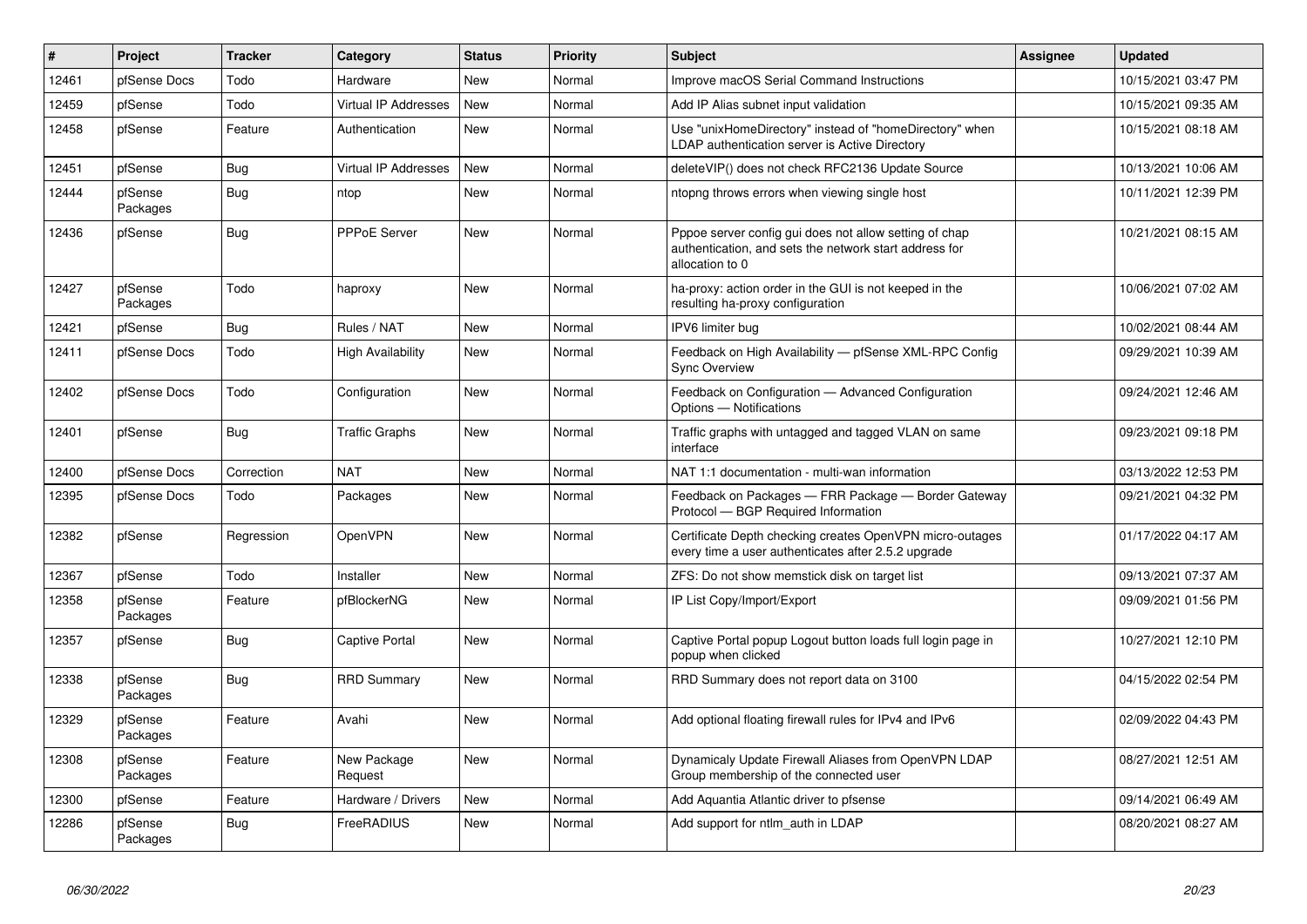| $\vert$ # | Project             | <b>Tracker</b> | Category                 | <b>Status</b> | <b>Priority</b> | <b>Subject</b>                                                                                       | Assignee | <b>Updated</b>      |
|-----------|---------------------|----------------|--------------------------|---------------|-----------------|------------------------------------------------------------------------------------------------------|----------|---------------------|
| 12283     | pfSense             | Bug            | Authentication           | New           | Normal          | LDAP/RADIUS authentication servers configuration does not<br>allow source IP address to be specified |          | 08/20/2021 01:15 AM |
| 12268     | pfSense Docs        | Todo           | <b>Firewall Rules</b>    | New           | Normal          | Feedback on Firewall - Aliases                                                                       |          | 08/17/2021 12:55 AM |
| 12260     | pfSense<br>Packages | <b>Bug</b>     | ntop                     | New           | Normal          | Update popup and version missmatch?                                                                  |          | 01/08/2022 05:53 AM |
| 12259     | pfSense             | Bug            | <b>Operating System</b>  | New           | Normal          | Intel em NICs Suffering Performance Degradation on<br>FreeBSD12                                      |          | 02/25/2022 09:28 PM |
| 12249     | pfSense             | Bug            | Backup / Restore         | New           | Normal          | HAProxy causing failed ACB backups                                                                   |          | 11/15/2021 11:58 PM |
| 12243     | pfSense             | Todo           | Package System           | New           | Normal          | Implement ```plugin interfaces()```                                                                  |          | 02/07/2022 03:50 AM |
| 12237     | pfSense Docs        | Todo           | Hardware                 | New           | Normal          | Feedback on Hardware - Hardware Tuning and<br>Troubleshooting                                        |          | 08/10/2021 03:13 AM |
| 12190     | pfSense             | Feature        | Rules / NAT              | New           | Normal          | Add ability to reference ipv6 prefix in firewall rules and aliases                                   |          | 08/05/2021 01:47 PM |
| 12188     | pfSense<br>Packages | Bug            | OpenVPN Client<br>Export | New           | Normal          | client export breaks multi remote configurations                                                     |          | 10/02/2021 05:58 PM |
| 12179     | pfSense<br>Packages | Feature        | qemu-guest-agent         | New           | Normal          | QEMU package                                                                                         |          | 07/30/2021 08:02 AM |
| 12162     | pfSense Docs        | Todo           | Products                 | <b>New</b>    | Normal          | Add "usb reset" as possible solution for non-booting flash<br>drives on the SG-1100                  |          | 10/07/2021 02:19 PM |
| 12139     | pfSense             | Feature        | <b>DNS Forwarder</b>     | <b>New</b>    | Normal          | Add support in for specifying a DNSMASQ configuration file                                           |          | 07/16/2021 09:45 PM |
| 12130     | pfSense<br>Packages | Bug            | Zeek                     | New           | Normal          | Zeek fails to start                                                                                  |          | 07/15/2021 02:00 AM |
| 12126     | pfSense<br>Packages | Bug            | FreeRADIUS               | New           | Normal          | freeradius3 0.15.7 31                                                                                |          | 10/11/2021 08:21 AM |
| 12122     | pfSense             | Bug            | Web Interface            | <b>New</b>    | Normal          | Perform greedy actions asychronously                                                                 |          | 07/10/2021 01:10 PM |
| 12121     | pfSense             | Feature        | OpenVPN                  | New           | Normal          | Wider "local network(s)" fields in OpenVPN server<br>configuration                                   |          | 07/19/2021 07:37 AM |
| 12120     | pfSense             | Feature        | <b>DHCP Relay</b>        | New           | Normal          | Permit several sets of destination DHCP servers in DHCP<br>relay                                     |          | 07/11/2021 05:41 PM |
| 12098     | pfSense Docs        | Correction     | Configuration            | New           | Normal          | Feedback on pfSense Configuration Recipes - Accessing a<br>CPE/Modem from Inside the Firewall        |          | 07/02/2021 02:30 AM |
| 12097     | pfSense<br>Packages | Feature        | pfBlockerNG              | New           | Normal          | Add dnsbl and geoip logs to system log                                                               |          | 07/06/2021 01:25 PM |
| 12095     | pfSense             | Bug            | Authentication           | New           | Normal          | Memory leak in pcscd                                                                                 |          | 06/01/2022 01:01 PM |
| 12091     | pfSense             | Feature        | Authentication           | New           | Normal          | RFE: Add support for sssd authentication                                                             |          | 12/10/2021 04:55 PM |
| 12084     | pfSense<br>Packages | Bug            | <b>FRR</b>               | New           | Normal          | libfrr.so.0 error on SG-1100                                                                         |          | 06/26/2021 08:22 AM |
| 12077     | pfSense             | Feature        | Gateways                 | New           | Normal          | Allow stick-connections per gateway group                                                            |          | 06/24/2021 08:45 AM |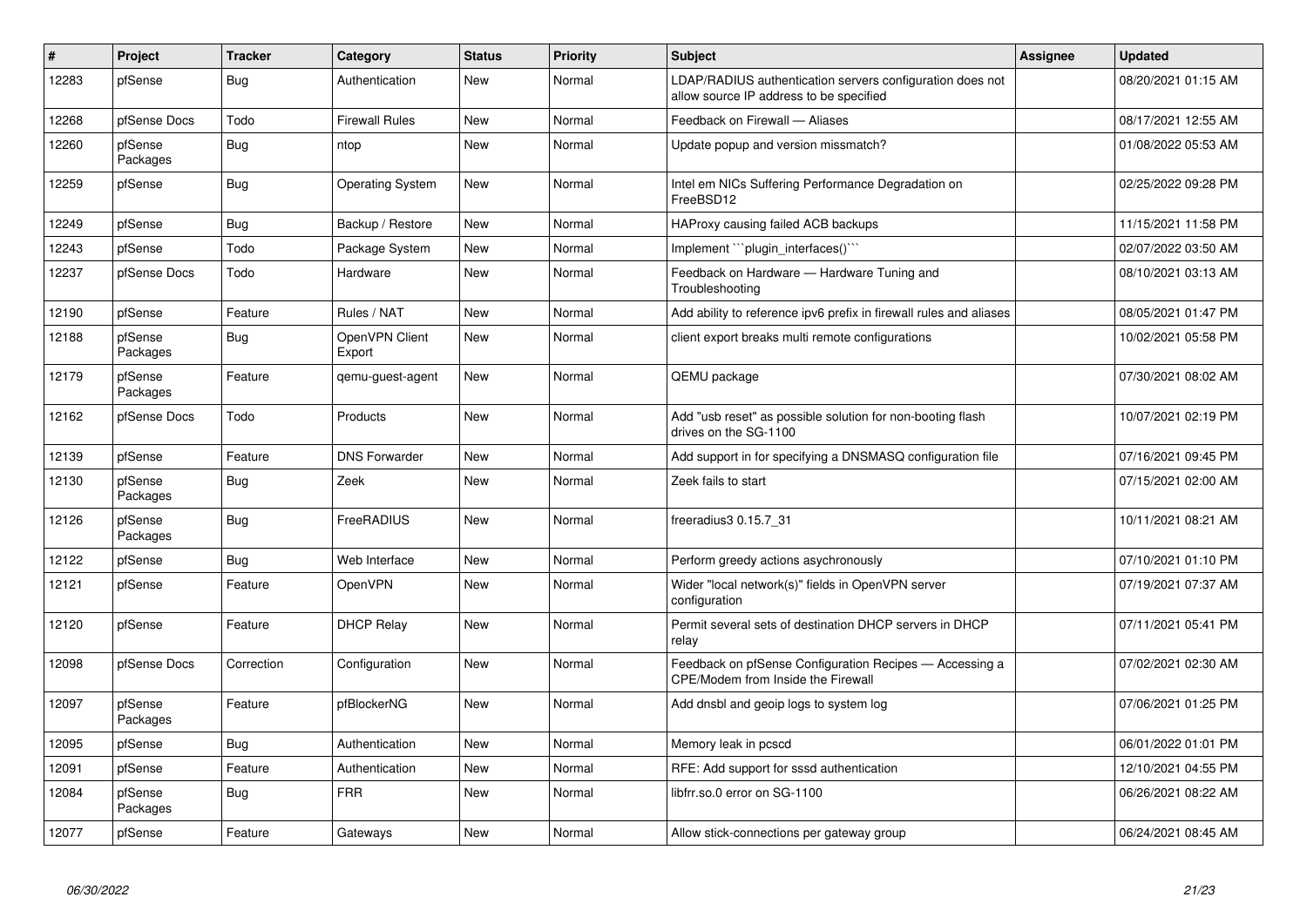| $\vert$ # | Project             | <b>Tracker</b> | Category               | <b>Status</b> | <b>Priority</b> | Subject                                                                                        | Assignee | <b>Updated</b>      |
|-----------|---------------------|----------------|------------------------|---------------|-----------------|------------------------------------------------------------------------------------------------|----------|---------------------|
| 12063     | pfSense Docs        | Todo           | Dynamic DNS            | New           | Normal          | Feedback on Services - Dynamic DNS - Configuring RFC<br>2136 Dynamic DNS updates               |          | 06/18/2021 06:24 PM |
| 12056     | pfSense             | Bug            | Logging                | New           | Normal          | Filterlog says "Unknown Option %u"                                                             |          | 06/18/2021 05:51 AM |
| 12033     | pfSense<br>Packages | <b>Bug</b>     | pfBlockerNG            | New           | Normal          | maxmindb and _sqlite3 modules not found                                                        |          | 10/01/2021 04:42 AM |
| 12009     | pfSense<br>Packages | Bug            | Zabbix                 | New           | Normal          | Zabbix Agent starts twice by /etc/rc.start_packages                                            |          | 06/08/2021 01:35 AM |
| 11974     | pfSense             | Feature        | <b>XMLRPC</b>          | New           | Normal          | XMLRPC synchronization for igmmproxy settings                                                  |          | 05/29/2021 03:58 PM |
| 11970     | pfSense<br>Packages | <b>Bug</b>     | Coreboot               | New           | Normal          | Netgate Firmware Upgrade Doesn't Work on XG-2758                                               |          | 04/21/2022 12:39 PM |
| 11963     | pfSense<br>Packages | Feature        | <b>FRR</b>             | New           | Normal          | Dynamically change OSPF interface costs on selected<br>interfaces on CARP event                |          | 05/26/2021 04:13 AM |
| 11956     | pfSense             | Feature        | Web Interface          | New           | Normal          | "add" button in the top of pages with many user-added items                                    |          | 07/10/2021 01:01 PM |
| 11954     | pfSense             | Feature        | <b>IGMP Proxy</b>      | New           | Normal          | Multicast limits                                                                               |          | 05/25/2021 12:36 AM |
| 11953     | pfSense             | Bug            | <b>IGMP Proxy</b>      | New           | Normal          | XG-1541 crashes when igmpproxy is enabled and network<br>interfaces status change              |          | 05/24/2021 04:55 PM |
| 11944     | pfSense Docs        | Todo           | Packages               | New           | Normal          | Feedback on Packages - FRR Package - Bidirectional<br><b>Forwarding Detection</b>              |          | 05/21/2021 12:57 AM |
| 11931     | pfSense<br>Packages | Feature        | <b>ACME</b>            | New           | Normal          | Add support for validating a domain's ownership via Google<br>Cloud Cloud DNS                  |          | 02/15/2022 03:18 AM |
| 11925     | pfSense             | Bug            | OpenVPN                | <b>New</b>    | Normal          | Calling-Station-Id always set to WAN IP                                                        |          | 05/14/2021 09:27 AM |
| 11920     | pfSense Plus        | Feature        | Authentication         | New           | Normal          | SAML Authentication for pfSense (VPN and webConfigurator)                                      |          | 05/14/2021 12:56 AM |
| 11898     | pfSense<br>Packages | <b>Bug</b>     | apcupsd                | New           | Normal          | PHP error from apcupsd dashboard widget                                                        |          | 05/07/2021 09:12 AM |
| 11890     | pfSense<br>Packages | Feature        | New Package<br>Request | New           | Normal          | Browser-based "clientless" VPN                                                                 |          | 05/05/2021 07:26 AM |
| 11876     | pfSense             | Feature        | Hardware / Drivers     | New           | Normal          | OpenSSL does not use QAT acceleration on pfSense Plus<br>21.02-RELEASE-p1 or 21.05-DEVELOPMENT |          | 05/03/2021 08:02 AM |
| 11872     | pfSense             | Bug            | Interfaces             | New           | Normal          | gif interfaces reporting incorrect traffic counters                                            |          | 12/30/2021 04:00 AM |
| 11871     | pfSense Docs        | Correction     | Products               | New           | Normal          | SG-2100 must be manually power cycled after installation                                       |          | 10/07/2021 02:19 PM |
| 11856     | pfSense             | Feature        | <b>Diagnostics</b>     | New           | Normal          | Replace/add Alias or DNS names for known LAN addresses<br>in the State table                   |          | 04/27/2021 08:01 AM |
| 11848     | pfSense<br>Packages | <b>Bug</b>     | Squid                  | New           | Normal          | Issue with squid cache download speed                                                          |          | 04/23/2021 09:30 PM |
| 11841     | pfSense<br>Packages | <b>Bug</b>     | <b>FRR</b>             | New           | Normal          | FRR access lists default bahavior changed to permit by<br>default                              |          | 04/22/2021 09:52 AM |
| 11835     | pfSense<br>Packages | <b>Bug</b>     | <b>FRR</b>             | New           | Normal          | FRR OSPF redistributed connected routes disappearing                                           |          | 04/22/2021 07:11 AM |